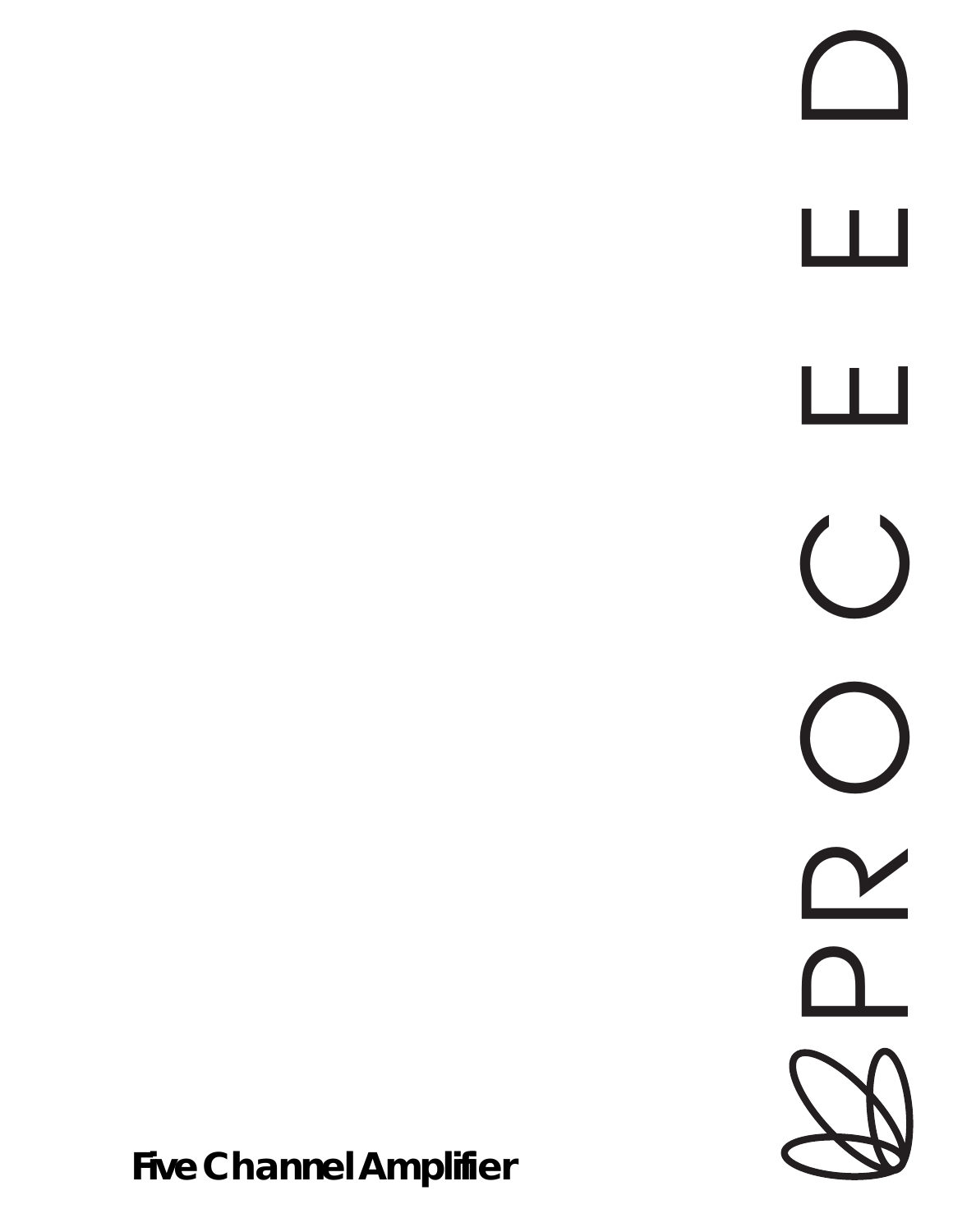### **WARNING:** TO REDUCE THE RISK OF FIRE OR ELECTRIC SHOCK, DO NOT EXPOSE THIS APPLIANCE TO RAIN OR MOISTURE.





The lightning flash with arrowhead symbol, within an equilateral triangle, is intended to alert the user to the presence of uninsulated "dangerous voltage" within the product's enclosure that may be of sufficient magnitude to constitute a risk of electric shock to persons.



The exclamation point within an equilateral triangle is intended to alert the user to the presence of important operating and maintenance (servicing) instructions in the literature accompanying the appliance.

 $\epsilon$ 

Marking by the "CE" symbol (shown left) indicates compliance of this device with the EMC (Electromagnetic Compatibility) and LVD (Low Voltage Directive) standards of the European Community.

The information contained in the manual is subject to change without notice. The most current version of this manual will be posted on our web site at http://www.madrigal.com.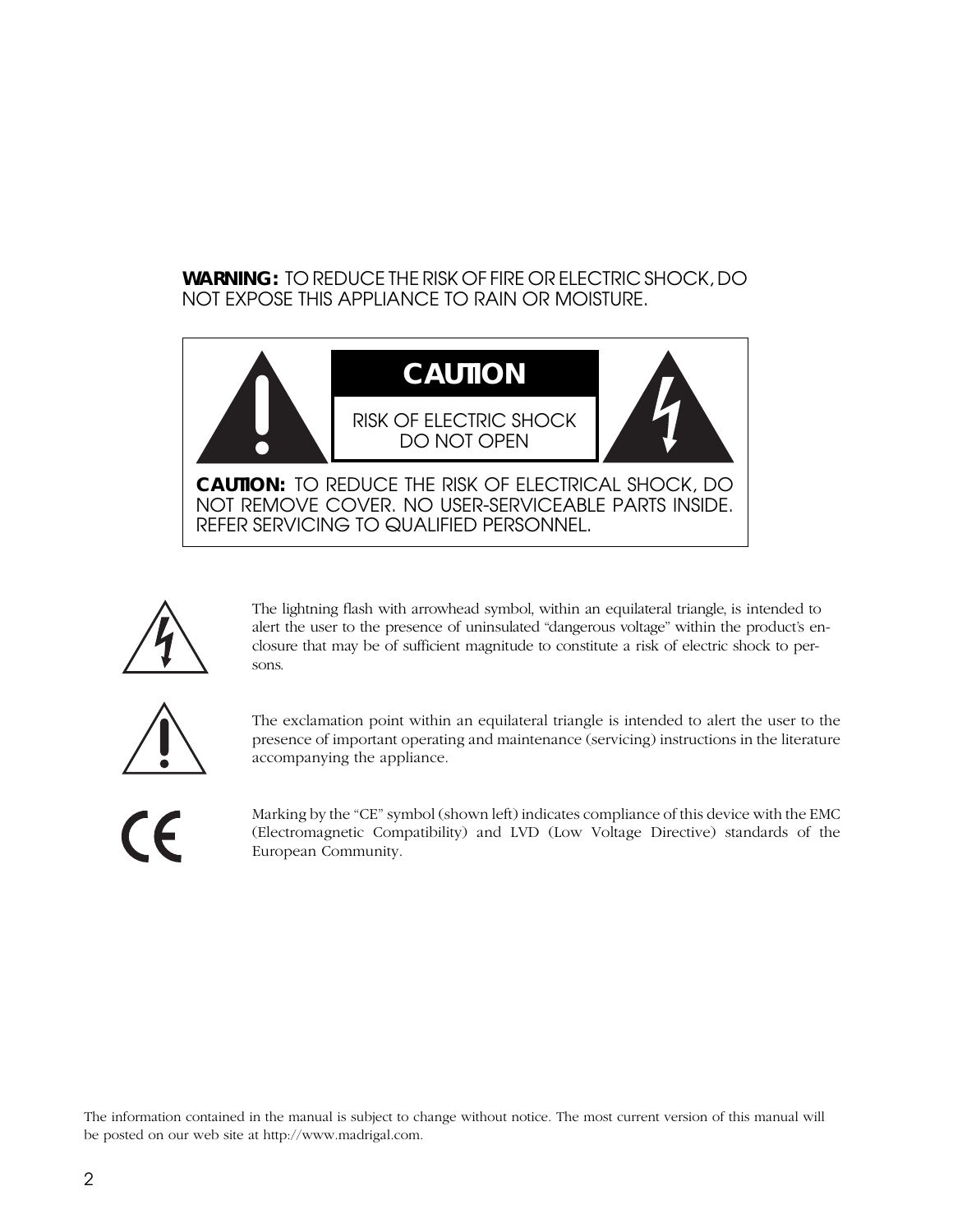## **Important Safety Instructions**

Please read all instructions and precautions carefully and completely before operating your Proceed power amplifier.

- 1. **ALWAYS** disconnect your entire system from the AC mains before connecting or disconnecting any cables, or when cleaning any component.
- 2. This product is equipped with a three-conductor AC mains power cord which includes an earth ground connection. To prevent shock hazard, all three connections must **ALWAYS** be used. If your electrical outlets will not accept this type of plug, an adapter may be purchased. If an adapter is necessary, be sure it is an approved type and is used properly, supplying an earth ground. If you are not sure of the integrity of your home electrical system, contact a licensed electrician for assistance.
- 3. AC extension cords are not recommended for use with this product. If an extension cord must be used, be sure it is an approved type and has sufficient current-carrying capacity to power this product.
- 4. **NEVER** use flammable or combustible chemicals for cleaning audio components.
- 5. **NEVER** operate this product with any covers removed.
- 6. **NEVER** wet the inside of this product with any liquid.
- 7. **NEVER** pour or spill liquids directly onto this unit.
- 8. **NEVER** block air flow through ventilation slots or heatsinks.
- 9. **NEVER** bypass any fuse.
- 10. **NEVER** replace any fuse with a value or type other than those specified.
- 11. **NEVER** attempt to repair this product. If a problem occurs, contact your Proceed® retailer.
- 12. **NEVER** expose this product to extremely high or low temperatures.
- 13. **NEVER** operate this product in an explosive atmosphere.
- 14. **ALWAYS** keep electrical equipment out of the reach of children.
- 15. **ALWAYS** unplug sensitive electronic equipment during lightning storms.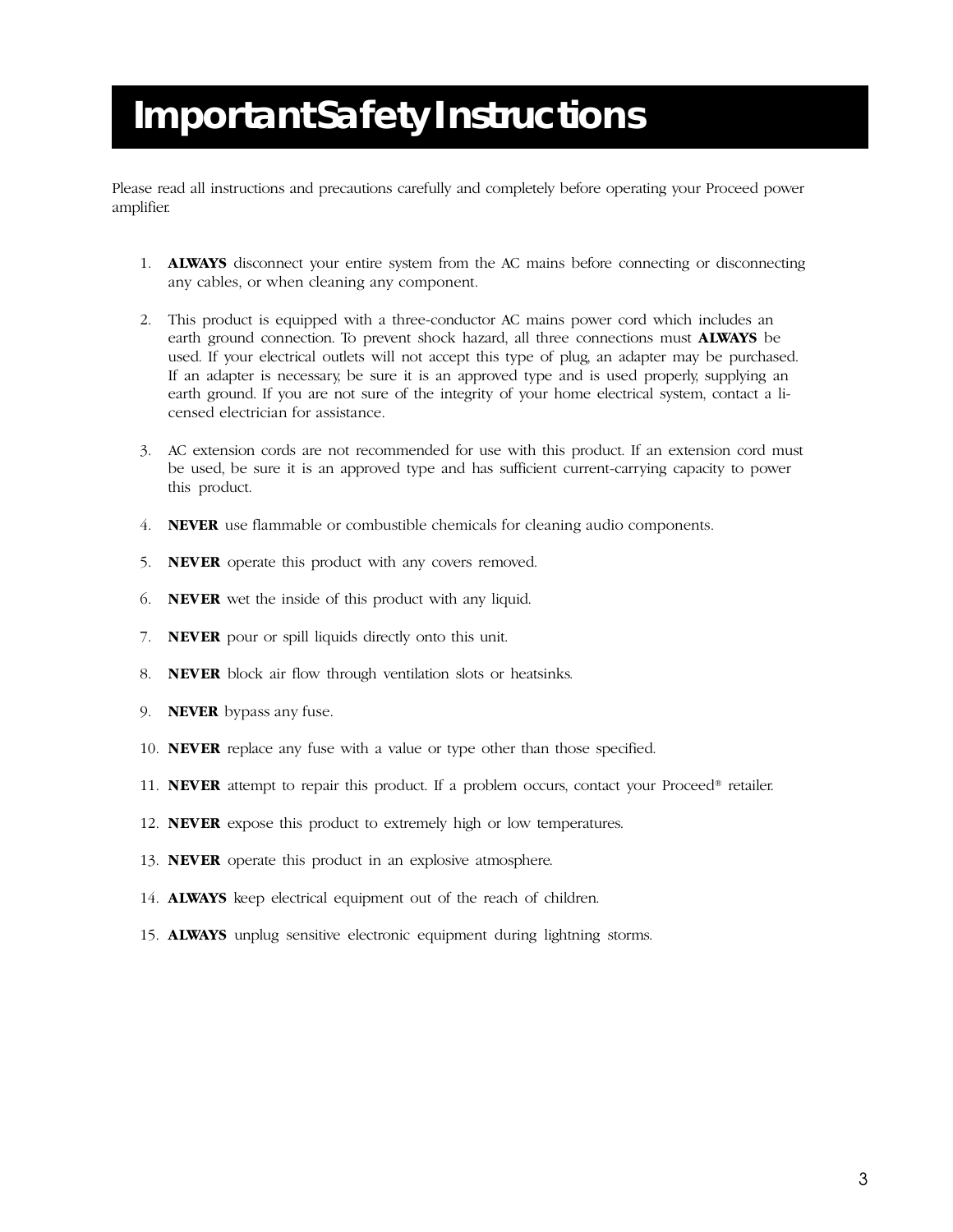*From all of us at Madrigal Audio Laboratories, thank you for choosing this Proceed power amplifier.*

*A great deal of effort went into the design and construction of this precision device. Used properly, it will give you many years of enjoyment.*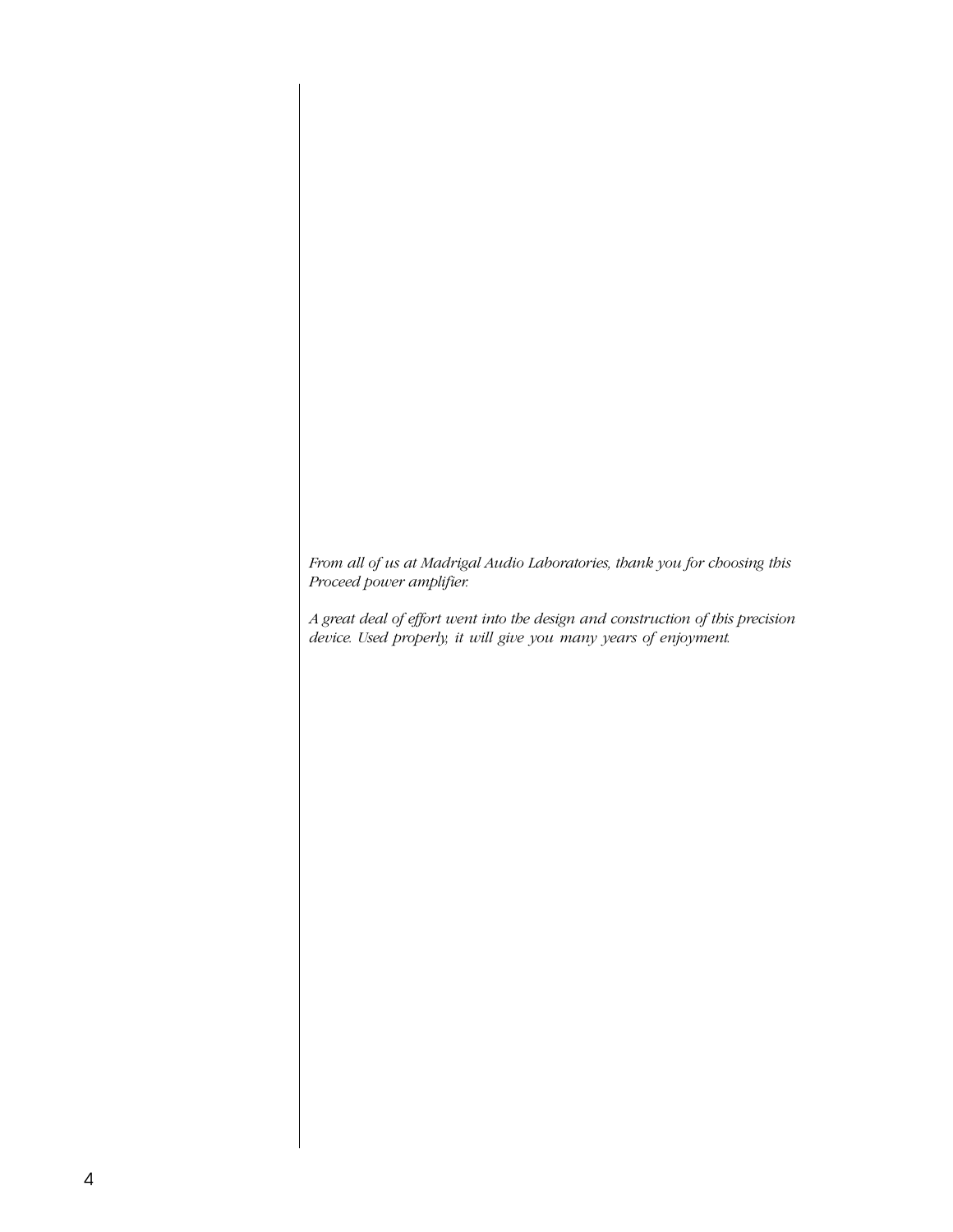### **Table of Contents**

| 6  |
|----|
|    |
|    |
|    |
| 7  |
|    |
|    |
| 8  |
| 10 |
|    |
|    |
|    |
|    |
|    |
|    |
| 12 |
| 14 |
|    |
|    |
| 18 |
|    |
|    |
|    |
|    |
|    |
| 23 |
|    |
| 24 |
| 25 |
|    |
|    |
| 26 |
| 27 |
| 28 |
| 29 |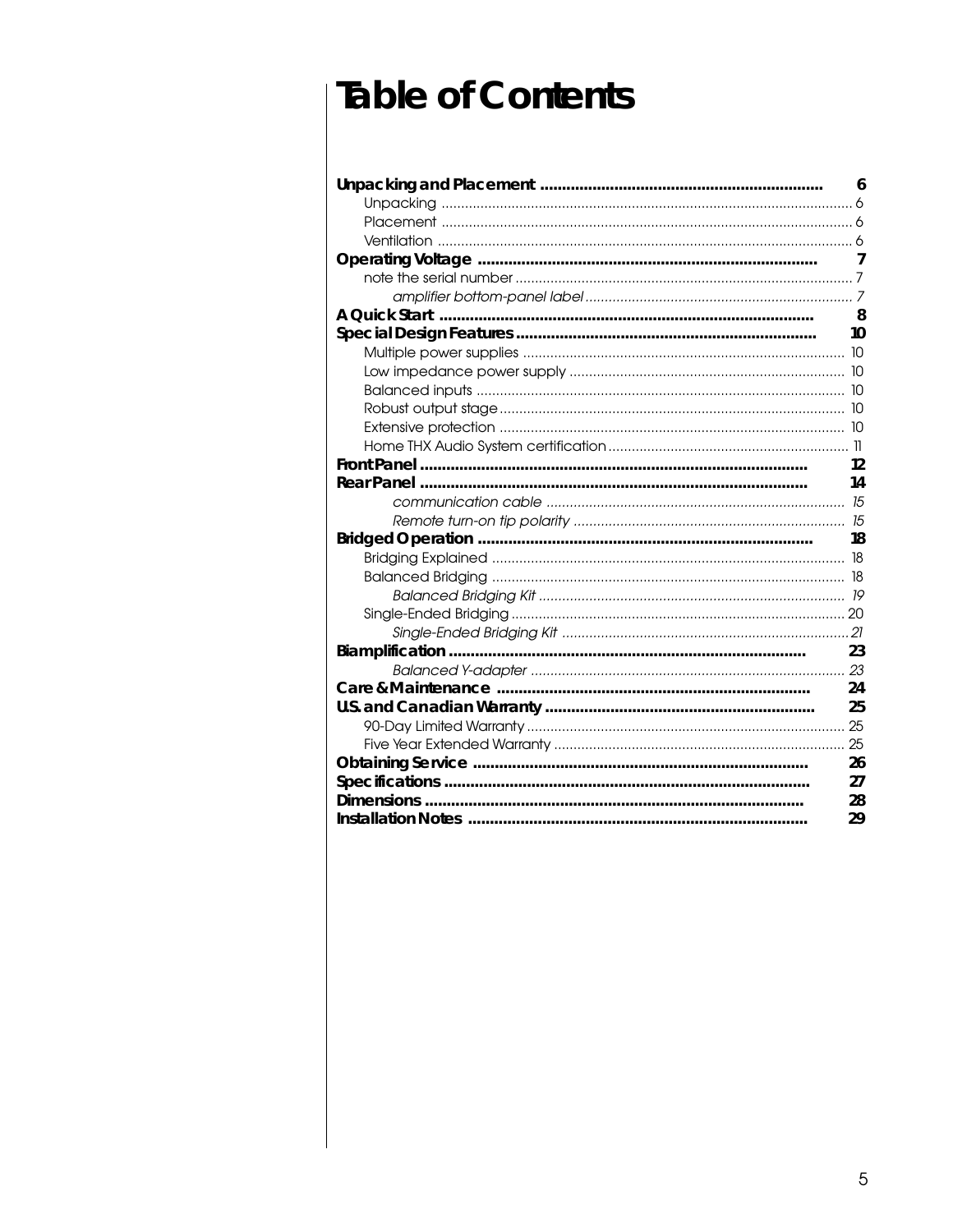## **Unpacking and Placement**

<span id="page-5-0"></span>

| Unpacking         | Unpack your Proceed® Five Channel Amplifier and keep all packing materials<br>for future transport. Shipment of the amplifier without the original packing<br>material is not recommended, as it is heavy enough to make improvised packag-<br>ing impractical. Locate and remove all accessory items from the cartons, and store<br>teh cartons for possible future use.                                                                                                                                                                                                         |
|-------------------|-----------------------------------------------------------------------------------------------------------------------------------------------------------------------------------------------------------------------------------------------------------------------------------------------------------------------------------------------------------------------------------------------------------------------------------------------------------------------------------------------------------------------------------------------------------------------------------|
|                   | Carefully inspect the product for shipping damage. If you discover any, see your<br>Proceed dealer immediately.                                                                                                                                                                                                                                                                                                                                                                                                                                                                   |
| Placement         | Your Proceed amplifier may be placed either near the preamplifier/control center<br>or near the loudspeakers. It may be placed on a shelf or in a cabinet where it is<br>convenient to operate.                                                                                                                                                                                                                                                                                                                                                                                   |
|                   | Note that adequate clearance for the AC cord and connecting<br>cables must be left behind your amplifier. We suggest leaving at<br>least three inches of free space behind your amplifier to allow all<br>cables sufficient room to bend without crimping or undue strain.                                                                                                                                                                                                                                                                                                        |
| Ventilation       | Be sure to allow 2 to 3 inches of clearance above your amplifier to allow heat<br>dissipation through air circulation. The vents on both the bottom and the top of<br>the amplifier must be kept free from any obstruction which would reduce the<br>flow of air through the unit. The best rule of thumb is this: if the top of your am-<br>plifier is too hot to touch when "idle," it needs better ventilation. If so, consider<br>drilling holes in the supporting shelf under the amplifier to promote flow-through<br>ventilation, or use fans to increase air circulation. |
|                   | Open equipment racks are generally best for power amplifiers, as they allow<br>ample ventilation. If your amplifier must be located inside a cabinet which re-<br>stricts airflow, consider using some fans to increase ventilation.                                                                                                                                                                                                                                                                                                                                              |
|                   | Avoid placement on soft surfaces such as carpeting. If you prefer to have the am-<br>plifier on the floor near your loudspeakers, be sure to place it on a firm surface.<br>(A piece of tempered glass under the amplifier is aesthetically unobtrusive while<br>providing firm support and allowing the required ventilation.)                                                                                                                                                                                                                                                   |
|                   | Mechanical drawings are included in this manual to facilitate special installations<br>and custom cabinet work (see "Dimensions" at the end of this manual).                                                                                                                                                                                                                                                                                                                                                                                                                      |
| <b>PRECAUTION</b> | For your protection, review "Important Safety Instructions"<br>before you install your amplifier.                                                                                                                                                                                                                                                                                                                                                                                                                                                                                 |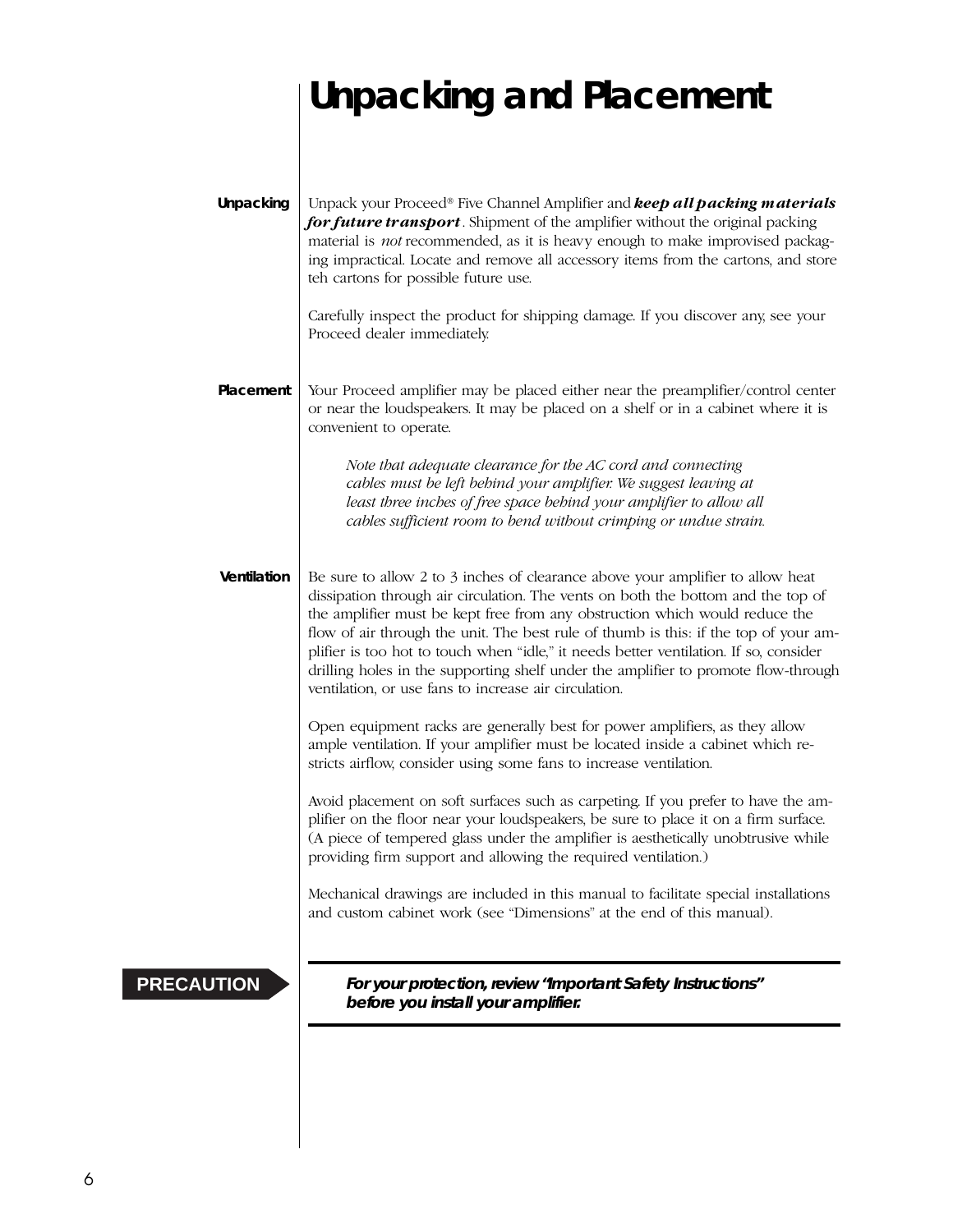<span id="page-6-0"></span>

|                              | <b>Operating Voltage</b>                                                                                                                                                                                                                                                                                                                                                                                                                                                                                                                                      |
|------------------------------|---------------------------------------------------------------------------------------------------------------------------------------------------------------------------------------------------------------------------------------------------------------------------------------------------------------------------------------------------------------------------------------------------------------------------------------------------------------------------------------------------------------------------------------------------------------|
|                              | The Proceed amplifier is factory-set for 100V, 120V, 220V, or 240V AC mains opera-<br>tion at either 50 or 60 Hz, according to the country for which the unit was manu-<br>factured. (230V in European Union countries, in compliance with CE regulations.)<br>Make sure that the label on the rear panel of the amplifier indicates the correct<br>AC operating voltage for your location. The operating voltage cannot be changed<br>by the user, and any attempt to do so will void the warranty.                                                          |
|                              | If the voltage indicated does not match the service in your area, see your Pro-<br>ceed dealer.                                                                                                                                                                                                                                                                                                                                                                                                                                                               |
| note the serial number       | While you are checking the voltage, it would probably be a good idea to make a<br>record of the serial number for your amplifier. This can be found on the label<br>found on the bottom of the amplifier.                                                                                                                                                                                                                                                                                                                                                     |
| amplifier bottom-panel label | <b>WARNING: BEFORE ATTEMPTING TO OPERATE THIS</b><br>DEVICE, REFER TO OWNER'S MANUAL FOR PROPER<br>OPERATING INSTRUCTIONS AND SAFETY PRECAUTIONS.<br>HAZARDOUS VOLTAGE AVAILABLE INSIDE; DISCONNECT<br>AC ~ MAINS CABLE BEFORE OPENING UNIT.                                                                                                                                                                                                                                                                                                                  |
|                              | $\&$ PR O C E E D° five channel amplifier<br>S/N<br><b>MADRIGAL AUDIO LABORATORIES, INC.</b><br>designed and manufactured in USA<br>No User Serviceable Components Inside. For service, contact Madrigal Audio<br>Laboratories or an Authorized Dealer. Any modifications to this equipment will void all warranties.<br>Manufactured under license from Lucasfilm Ltd. Additionally licensed under the following<br>patents: U.S. number 5,043,970; 5,189,703; and 5,222,059. Foreign patents pending. Lucasfilm<br>THX Audio, Lucasfilm, and Home THX Cinem |
|                              |                                                                                                                                                                                                                                                                                                                                                                                                                                                                                                                                                               |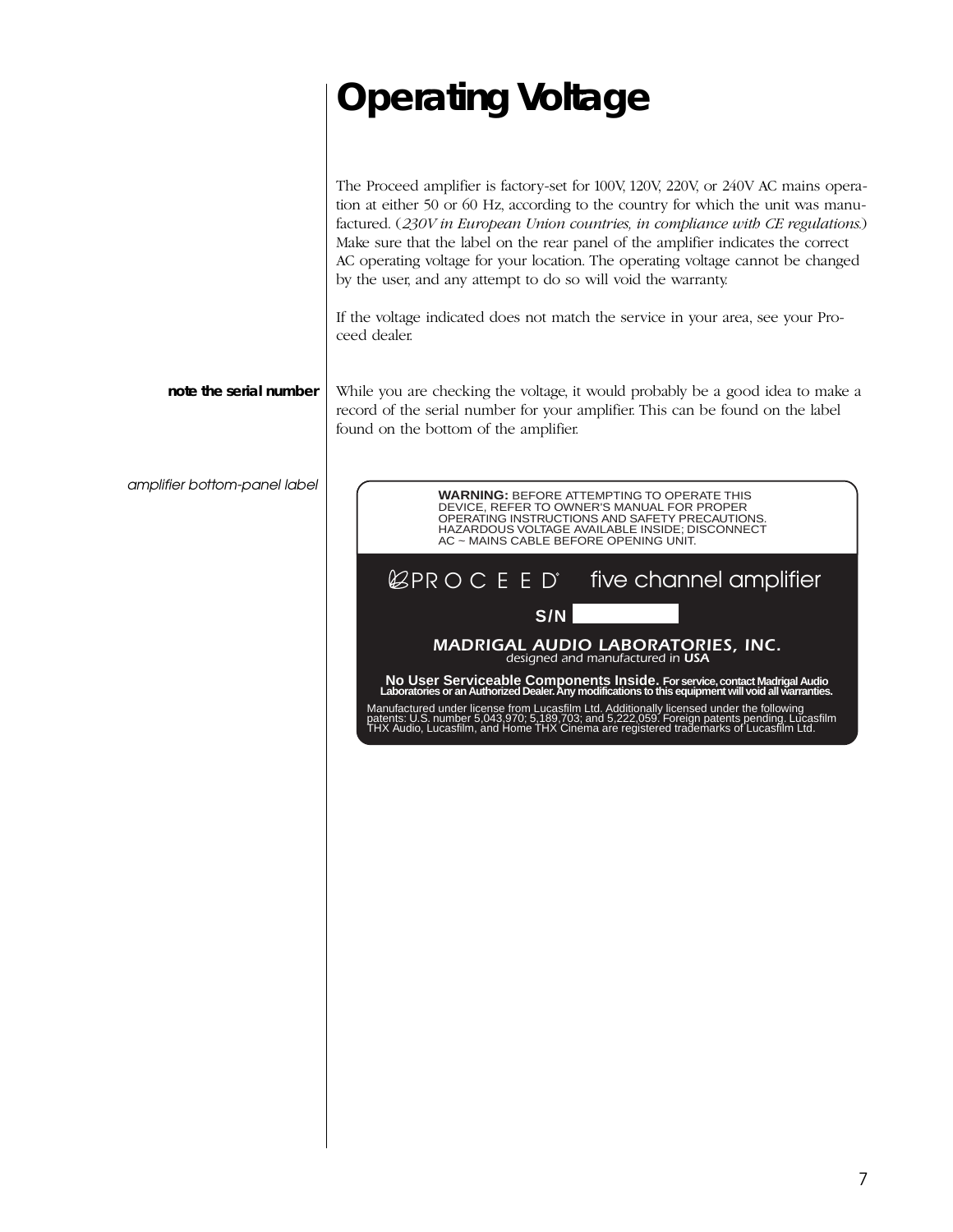### <span id="page-7-0"></span>**A Quick Start**

We recognize that many people are understandably eager to begin listening to their new components, and that reading the manual is often done (if at all) at a later time—perhaps while listening to music through the new product itself. We strongly recommend that you read this manual thoroughly.

Fortunately, we can help you get some music up and running on your system quickly, so that you may begin enjoying your new amplifier while reading more about it. The goal here is simply to make some music as quickly as possible.

The following procedure assumes that the rest of your system is already connected (e.g., source components to preamplifier).

#### **1 TURN DOWN THE VOLUME ON YOUR PREAMPLIFIER**

Turning the volume on the preamp all the way down minimizes the opportunity for unpleasant surprises when first powering up your new amplifier. It does not need to be turned off—merely turned down.

#### **2 SELECT "XLR" OR "RCA" WITH THE "INPUT SELECT" SWITCHES**

Each channel of the Proceed Five Channel Amplifier has both balanced (XLR) and single-ended (RCA) inputs, with a small switch between the two connectors to select between them. Using these switches, select the appropriate input for each channel, given your interconnecting cables and preamplifier/controller's capabilities.

#### **3 CONNECT YOUR PREAMP TO THE AMPLIFIER**

Having selected the appropriate inputs in Step 2, now connect the outputs of your preamplifier to the corresponding inputs on the power amplifier.

#### **4 CONNECT YOUR SPEAKERS TO THE AMPLIFIER**

Connect speaker wire from the amplifier to your loudspeakers. Be sure to maintain consistency in polarity, e.g., the red post on the amplifier to the red connector on the speaker, and likewise black to black. (Getting the wires mixed up won't damage anything, but the sound will be lacking in bass and the imaging will be quite poor and unstable.)

**5 CONNECT THE AC CORD TO THE AMPLIFIER AND TO YOUR AC OUTLET** The AC receptacle for the power cord is located on the right side of the rear panel, as seen from the front.

#### **6 TURN ON THE AMPLIFIER BY PRESSING POWER, THEN STANDBY**

Press the latching **power** button on the front panel of the amplifier (small, near the bottom) to connect the amplifier to the AC mains. The amplifier will initially power up in standby mode. After five seconds (to let the power supply charge up), pressing the large silver **standby** button will bring the amplifier out of standby into its normal, fully operational mode.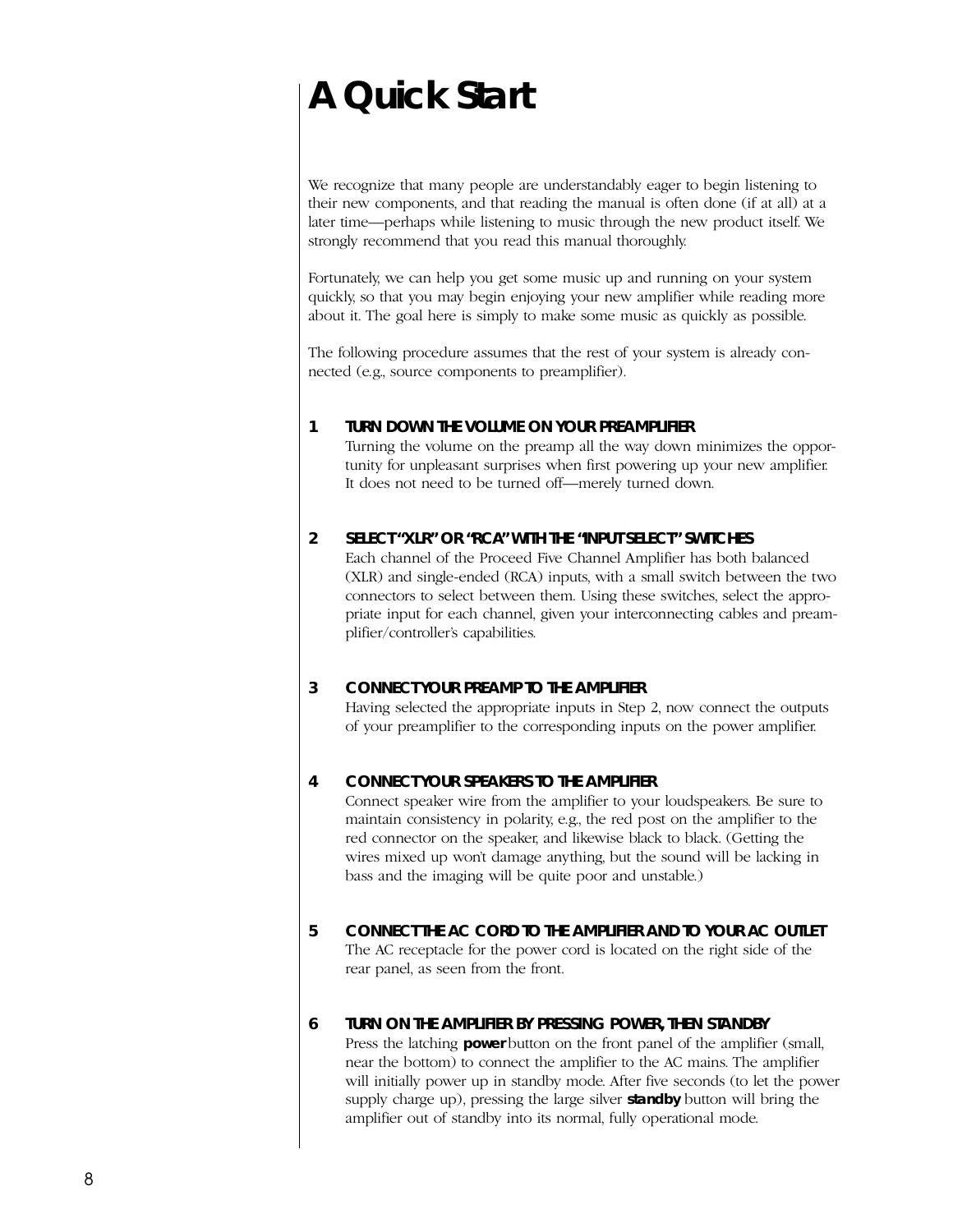#### **7 SLOWLY RAISE THE VOLUME ON YOUR PREAMPLIFIER**

Congratulations! You should now be able to enjoy your favorite music while reading the rest of this manual. (*Please, do read the rest of this manual. It contains much valuable information about your new amplifier which we could not possibly fit onto these two pages.*)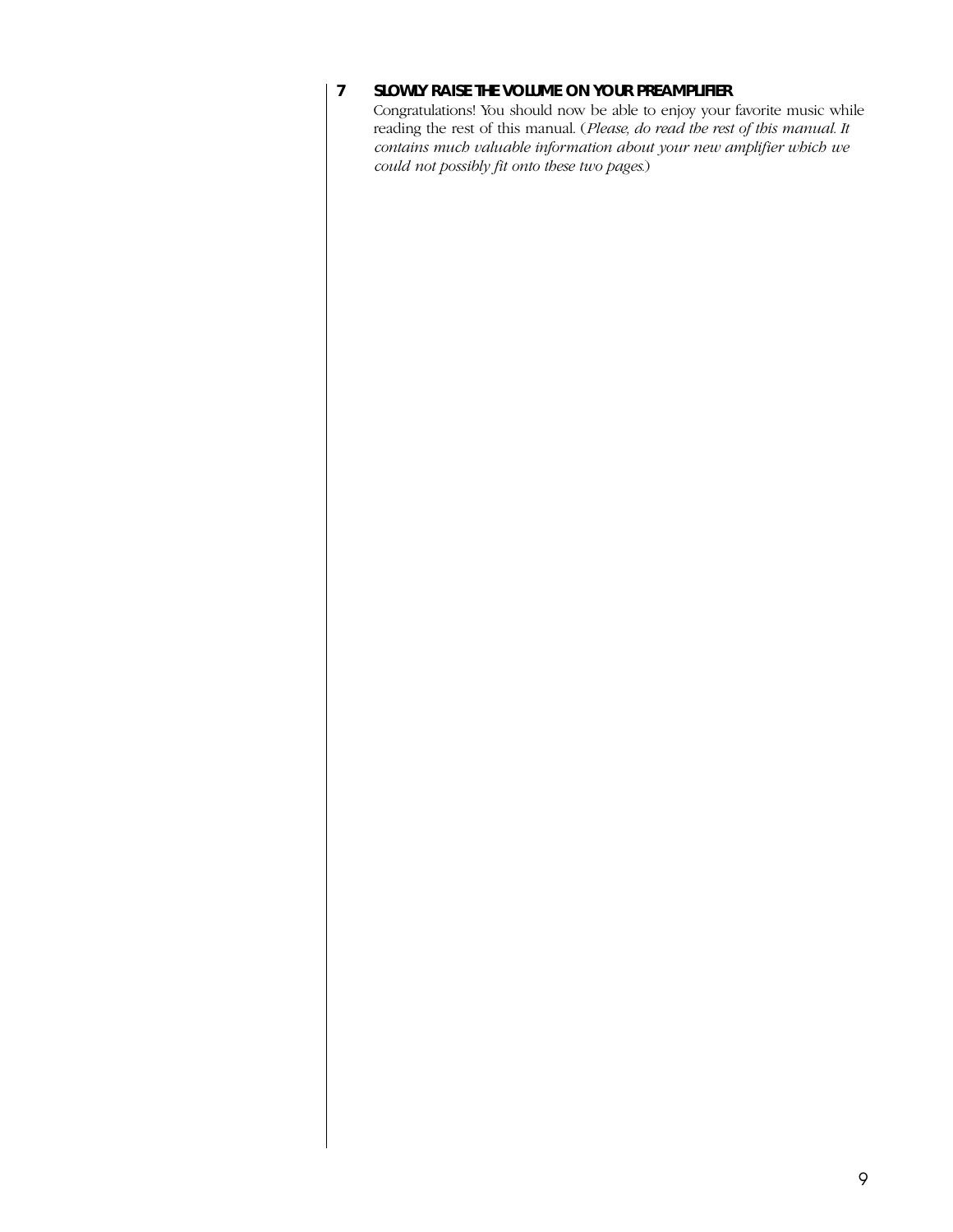## **Special Design Features**

<span id="page-9-0"></span>

|                             | Congratulations on your purchase of a Proceed amplifier! While your new ampli-<br>fier is straightforward in its use, it includes several design features which are re-<br>sponsible for its outstanding performance. A few of these are given below.                                                                                                                                                                                                                                                                                                                                                                                                                                                                                                                                                                                                                    |
|-----------------------------|--------------------------------------------------------------------------------------------------------------------------------------------------------------------------------------------------------------------------------------------------------------------------------------------------------------------------------------------------------------------------------------------------------------------------------------------------------------------------------------------------------------------------------------------------------------------------------------------------------------------------------------------------------------------------------------------------------------------------------------------------------------------------------------------------------------------------------------------------------------------------|
| Multiple power supplies     | Unlike other multichannel amplifiers, your new amplifier maintains outstanding<br>isolation and independence among its five channels. Three large toroidal trans-<br>formers are used, with complete left/center/right channel separation maintained<br>throughout. Separate secondary windings for front vs. rear channels on the Left<br>and Right transformers feed separate rectifiers and separate banks of filter caps.<br>In short, after the transformer, each channel has its own, dedicated power supply.                                                                                                                                                                                                                                                                                                                                                      |
|                             | This approach reduces crosstalk between audio channels for superior imaging<br>and reproduction of acoustic space. Any demands placed on one channel have<br>virtually no effect on the performance of the other channel(s).                                                                                                                                                                                                                                                                                                                                                                                                                                                                                                                                                                                                                                             |
| Low impedance power supply  | A critical factor in the ultimate performance of an amplifier is its "power supply<br>impedance," which can be loosely thought of as the freedom with which the au-<br>dio circuitry has access to the power it needs, when it needs it. The design of<br>your Proceed amplifier has addressed this important characteristic in a compre-<br>hensive fashion. For example, the power supply capacitors (which act as "reser-<br>voirs" of power for the amplifier circuitry) are mounted directly to the printed<br>circuit board rather than using point to point wiring. The layout of the circuitry<br>uses short, thick traces for high current paths. Internal current capability is further<br>enhanced with high purity copper bus bars. This attention to detail yields an op-<br>timal environment in which the amplifier may operate to its maximum potential. |
| <b>Balanced inputs</b>      | Each channel of your amplifier is individually configurable to receive either bal-<br>anced or single-ended inputs. This approach allows you to take full advantage of<br>the greater immunity from noise, RFI, and EMI which balanced transmission of<br>audio signals offers on any preamp-to-amplifier connection where it is supported.<br>At the same time, any or all channels of the amplifier may be configured for<br>single-ended inputs to maintain compatibility with the majority of preamplifiers<br>available today. The gain structure of the amplifier adjusts automatically when you<br>select different inputs to facilitate this "mix and match" approach.                                                                                                                                                                                           |
| Robust output stage         | Each channel of your Proceed amplifier uses ten 150 watt power transistors.<br>These transistors are all individually tested and sorted, and are used in matched<br>sets to ensure that no one transistor bears a disproportionate part of the overall<br>load. The combination of an "overbuilt" design specification and extraordinary atten-<br>tion to detail in manufacturing improves performance, reliability, and longevity.                                                                                                                                                                                                                                                                                                                                                                                                                                     |
| <b>Extensive protection</b> | Your Proceed amplifier will shut itself down if it senses either the presence of<br>either DC (direct current) or a short circuit at the output, or any unsafe operating<br>temperature. In any case, a power relay will cause the amplifier to be discon-<br>nected from the AC mains. In addition, the AC input to each transformer is fused<br>to protect against any possibility of component-level failure that could draw dan-<br>gerous amounts of power. Finally, inrush limiting prevents premature aging of                                                                                                                                                                                                                                                                                                                                                    |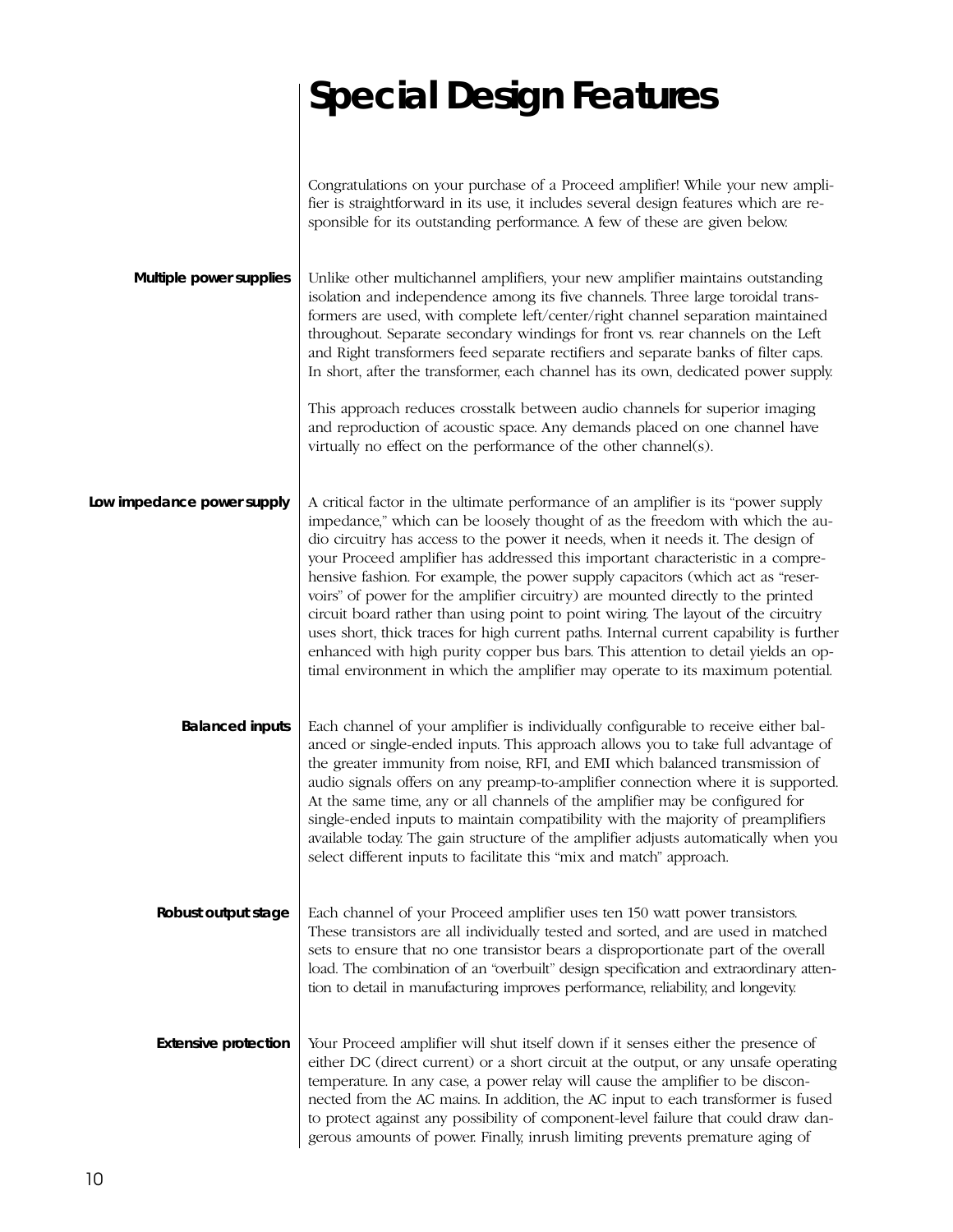<span id="page-10-0"></span>

|                                        | power supply components during power-up, and switches off-line once the<br>power supply has been charged.                                                                                                                                                                                                                                                                                                                                                                                                                                                   |
|----------------------------------------|-------------------------------------------------------------------------------------------------------------------------------------------------------------------------------------------------------------------------------------------------------------------------------------------------------------------------------------------------------------------------------------------------------------------------------------------------------------------------------------------------------------------------------------------------------------|
| Home THX Audio<br>System certification | Lucasfilm, Ltd. <sup>®</sup> has established minimum standards for the performance of vari-<br>ous components which may be used in their Home THX® Audio System. With<br>respect to power amplifiers, the standards address such things as:                                                                                                                                                                                                                                                                                                                 |
|                                        | • a low electrical noise floor to allow low-level information to be<br>fully appreciated;                                                                                                                                                                                                                                                                                                                                                                                                                                                                   |
|                                        | • the absence of any mechanical noise (fan noise, transformer wind-<br>ing buzzes), for the same reason;                                                                                                                                                                                                                                                                                                                                                                                                                                                    |
|                                        | • adequate power to meet the demands of modern films (which can<br>be <i>quite</i> dynamic);                                                                                                                                                                                                                                                                                                                                                                                                                                                                |
|                                        | • flat frequency response for accurate reproduction of timbre;<br>• stability into relatively extreme loudspeaker loads, to ensure that<br>the amplifier will perform well with a wide range of loudspeakers.                                                                                                                                                                                                                                                                                                                                               |
|                                        | As you can see from this list, there is nothing about the Home THX amplifier<br>specification that is particularly radical. It simply ensures a certain minimum stan-<br>dard of performance. In particular, there is nothing in the nature of the amplifier<br>specification which prevents anyone from going above and beyond the minimum<br>performance levels required by THX certification.                                                                                                                                                            |
|                                        | Your Proceed amplifier is certified for use in Home THX audio systems. Madrigal<br>engineers have created this powerful, versatile and extraordinarily <i>musical</i> power<br>amplifier, using the technology and design methodology for which they have be-<br>come so well known. Equally suited to the rigors of film soundtracks and the fi-<br>nesse of high end music reproduction, the Proceed Five Channel Amplifier serves<br>both needs quite well. In today's growing market for multipurpose systems, it<br>represents an extraordinary value. |
|                                        |                                                                                                                                                                                                                                                                                                                                                                                                                                                                                                                                                             |
|                                        |                                                                                                                                                                                                                                                                                                                                                                                                                                                                                                                                                             |
|                                        |                                                                                                                                                                                                                                                                                                                                                                                                                                                                                                                                                             |
|                                        |                                                                                                                                                                                                                                                                                                                                                                                                                                                                                                                                                             |
|                                        |                                                                                                                                                                                                                                                                                                                                                                                                                                                                                                                                                             |
|                                        |                                                                                                                                                                                                                                                                                                                                                                                                                                                                                                                                                             |
|                                        |                                                                                                                                                                                                                                                                                                                                                                                                                                                                                                                                                             |
|                                        |                                                                                                                                                                                                                                                                                                                                                                                                                                                                                                                                                             |
|                                        |                                                                                                                                                                                                                                                                                                                                                                                                                                                                                                                                                             |
|                                        |                                                                                                                                                                                                                                                                                                                                                                                                                                                                                                                                                             |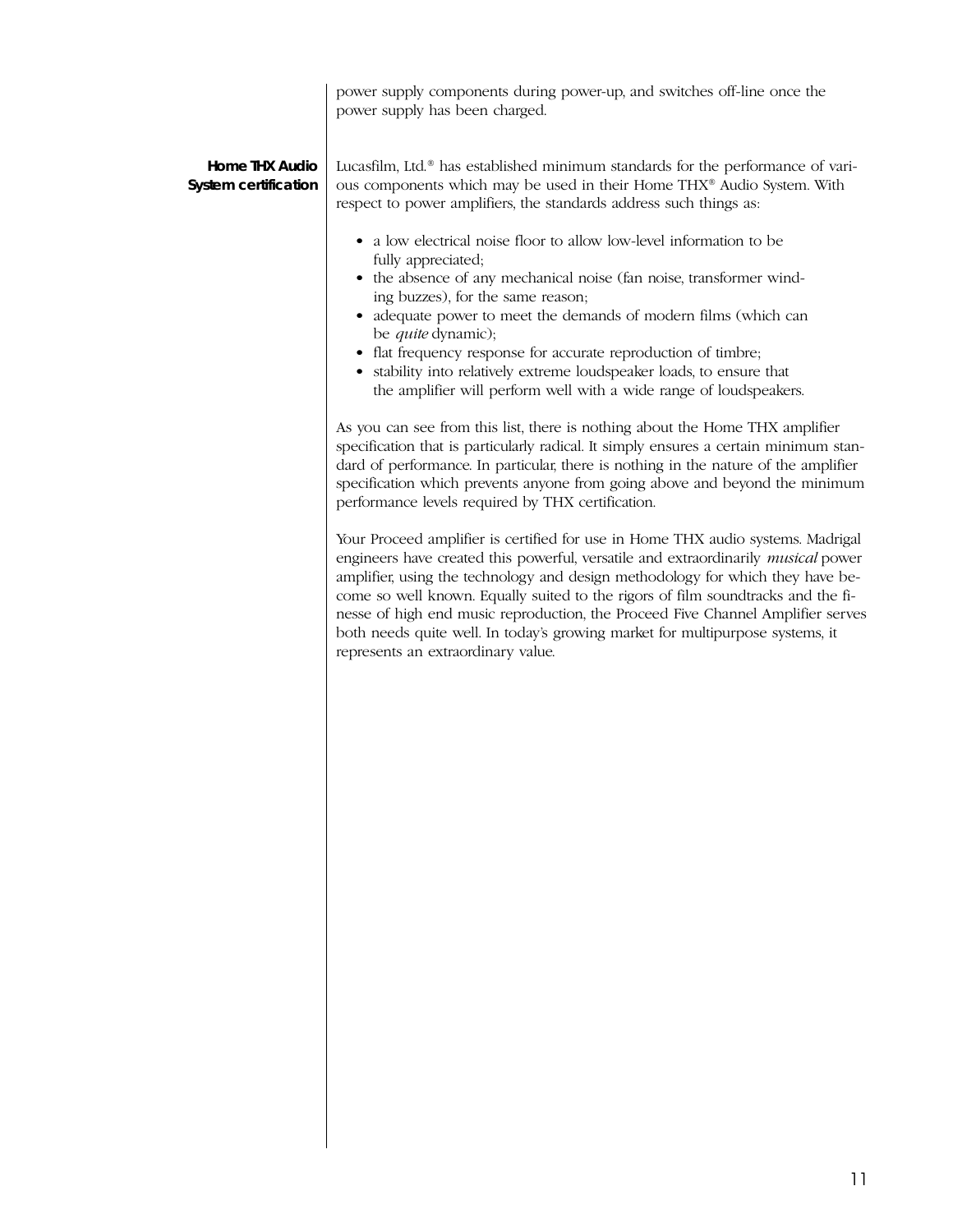<span id="page-11-0"></span>

### **Front Panel**

#### **1 POWER BUTTON**

Pressing this latching **power** button connects the amplifier to the AC mains, charges the power supply (which takes about five seconds), and places it in standby. Having a true standby function keeps the sensitive voltage gain stages warmed up and sounding their best at all times. Power consumption when in standby is less than 150 watts.

Note that if the amplifier has been disconnected from the AC mains power by depressing the front panel **power** button or by unplugging it from the AC outlet, it cannot respond to a remote turn-on command from a control unit. If you wish the amplifier to turn on and off via the Proceed communications bus (or by a DC trigger), the amplifier needs to be in standby, with this **power** button engaged.

#### **2 STANDBY BUTTON**

Assuming that the power is on and the unit is in standby (see 1, above), pressing the **standby** button engages the output stage of the amplifier, taking it from **standby** to fully **on**. Pressing the **standby** button again will toggle the amplifier back to standby. Power consumption when fully on and at idle is less than 250 watts.

At your option, you may also toggle the amplifier between **standby** mode and fully **on** by connecting a suitable 5-12V DC trigger such as can be provided by the Proceed PDSD or AVP to its **remote trigger input**.

Note that pressing the **standby** button has no effect until after the power supply is fully charged.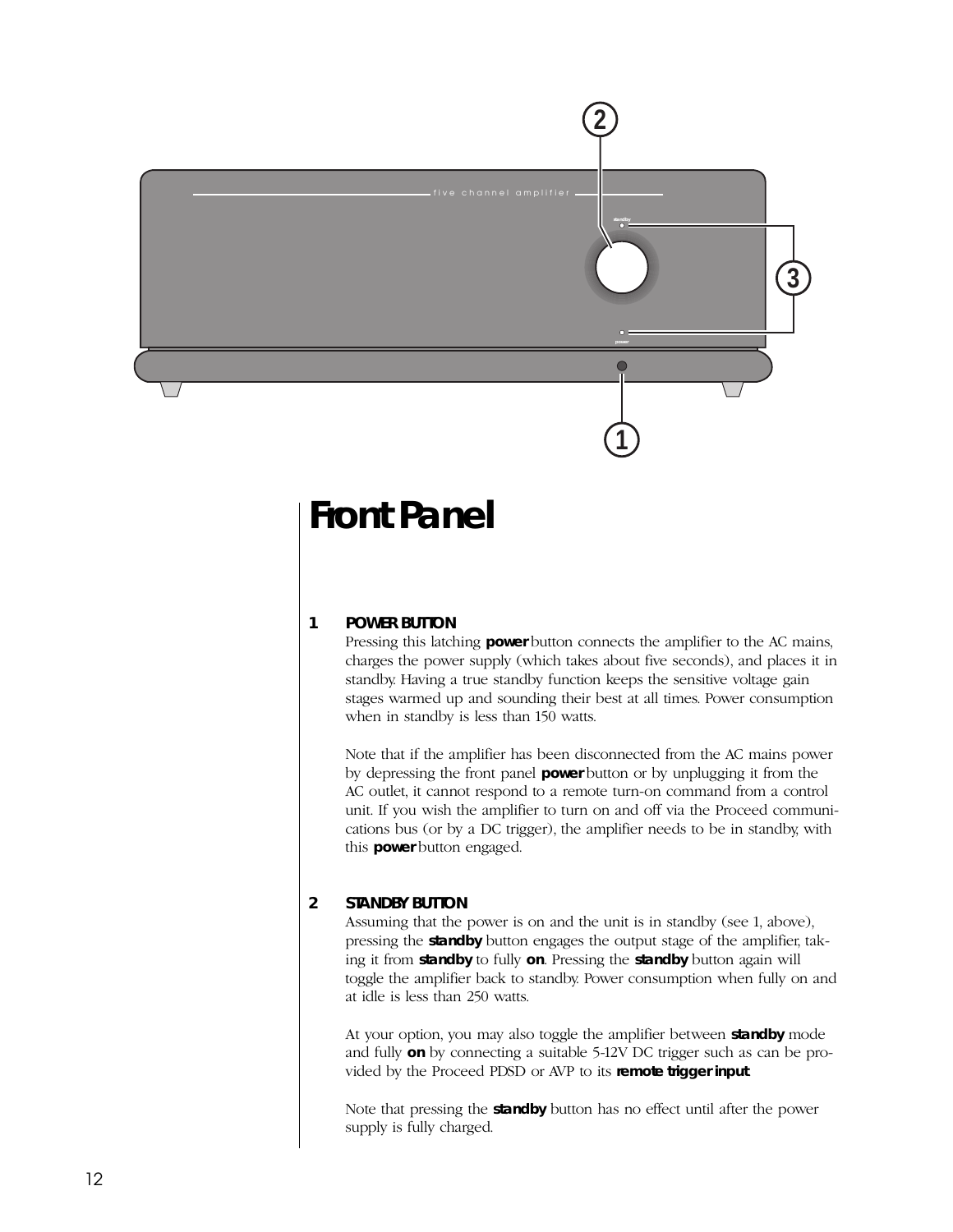Note also that if the amplifier has been disconnected from the AC mains power by depressing the front panel **power** button, it cannot respond to a remote turn-on command from a control unit.

#### **3 INDICATOR LIGHTS**

The **power indicator light** (above the small **power** button, *below* the large **standby** button) is normally either on or off, indicating whether AC power is being supplied to the amplifier. It will *blink* on and off if the amplifier's protection circuitry has been engaged (shutting the amp off to protect itself and/or your loudspeakers). In the unlikely event that you see the power indicator blinking, disconnect the amplifier from AC power and call your dealer for assistance in solving the problem.

The **standby indicator light** (above the large **standby** button) glows either amber or red, depending on the operational status of your amplifier. Amber indicates that the amplifier is **on** and ready to be used. When the indicator light is glowing red, the unit is in **standby**. If the standby indicator light is completely off, the amplifier is not receiving power. Check your AC connections and the rear-panel AC fuse.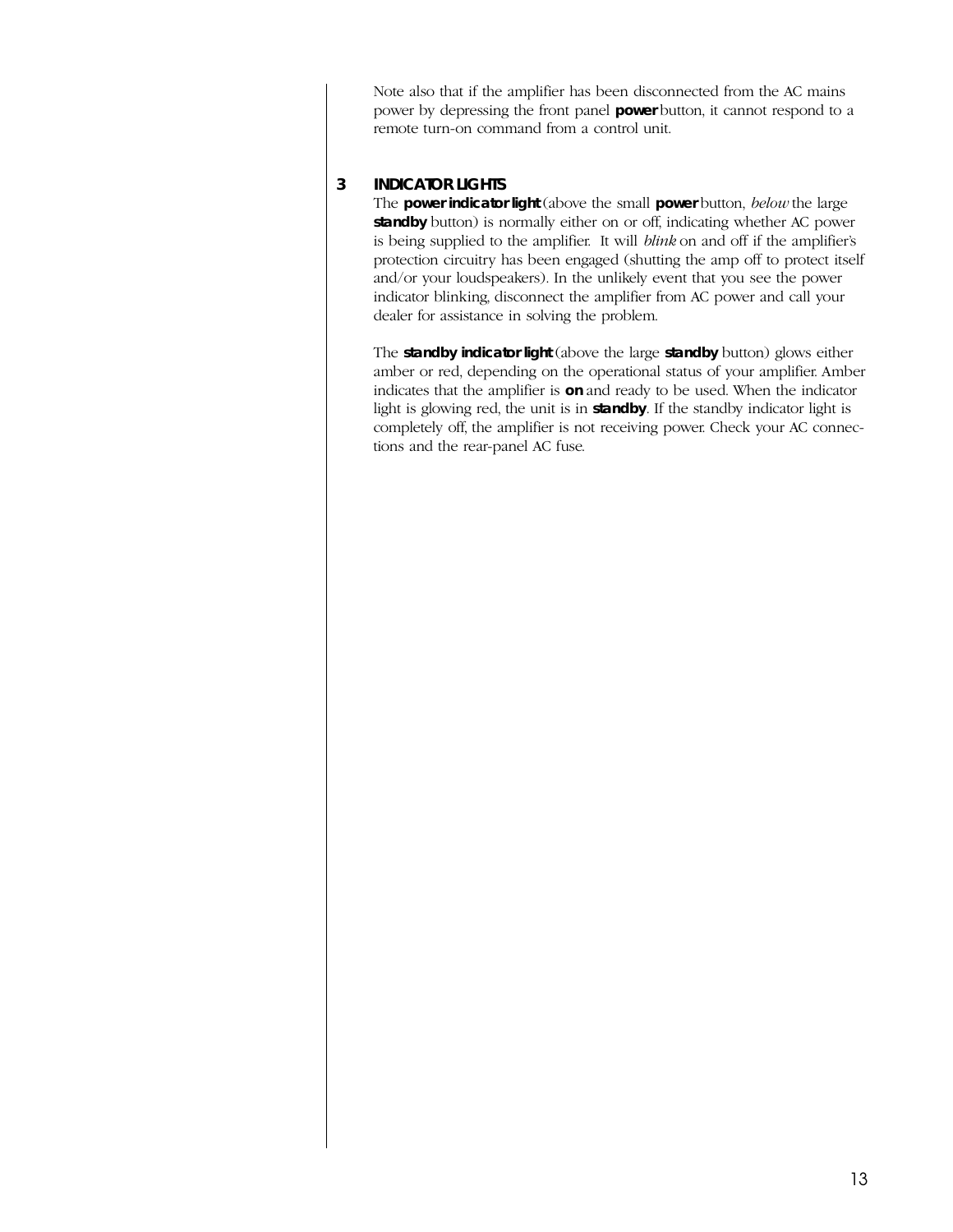<span id="page-13-0"></span>

| KSPR O<br>$\circledcirc$<br>0<br>ht front | D' five channel amplifier by MADRIGAL AUDIO LABS made in u. s<br>left rear<br>right rear<br>eft front<br>center<br>6                                                                                                                                                                                                                                                                                                                    |
|-------------------------------------------|-----------------------------------------------------------------------------------------------------------------------------------------------------------------------------------------------------------------------------------------------------------------------------------------------------------------------------------------------------------------------------------------------------------------------------------------|
|                                           | <b>Rear Panel</b>                                                                                                                                                                                                                                                                                                                                                                                                                       |
| Caution!                                  | Turn the volume on your controller/preamplifier all the way<br>down before attempting to connect anything to your Proceed<br><b>Five Channel Amplifier.</b>                                                                                                                                                                                                                                                                             |
|                                           | <b>AC MAINS RECEPTACLE</b><br>1<br>Connect the AC power cord (included in the accessory pack) to the IEC-<br>standard AC receptacle on the rear panel of the amplifier, then to the AC<br>mains outlet.                                                                                                                                                                                                                                 |
| Warning!                                  | Your Proceed amplifier has been safety-tested and is<br>designed for operation with a three-conductor power cord.<br>Do not defeat the "third pin" or earth ground of the AC power<br>cord.                                                                                                                                                                                                                                             |
|                                           | $\overline{2}$<br><b>COMMUNICATION PORTS</b><br>These RJ-45 communications ports provide for sophisticated inter-compo-<br>nent communications within the context of a Proceed system, allowing the<br>multichannel controller to toggle the amplifier between operate and<br>standby as needed, without forcing the user to turn the amplifier on sepa-<br>rately. Since this communication link provides two-way communication, it is |

more reliable and preferred over simpler DC trigger hookups (although we

support DC triggers as well, since their use is so widespread).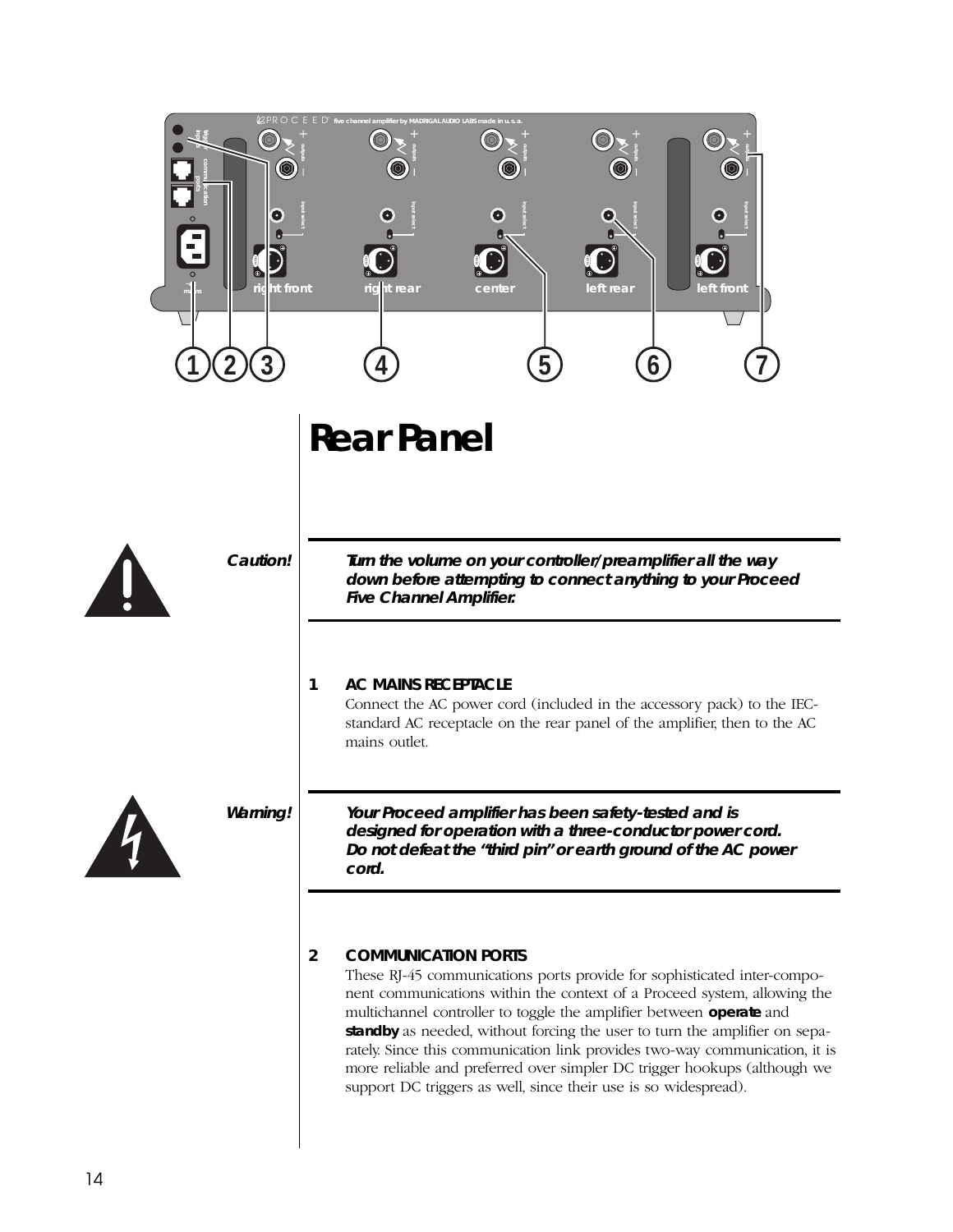<span id="page-14-0"></span>These two RJ-45 communications ports also support the PHAST™ intercomponent communications protocols, greatly simplifying the design and installation of sophisticated home automation systems. They provide twoway communication with the home automation controller as to the amplifier's current status, ensuring reliable execution of sophisticated turnon and shutdown macros.

To use these ports, simply daisy chain the various Proceed products together. The modular cable needed for the connection may be purchased from your Proceed dealer. It may also be easily and inexpensively made to length using two modular connectors and the appropriate length (up to 100 feet/30 meters) of flat, eight conductor cable.

Modular cables and connectors are used throughout the world for both telecommunications and computers, and are widely available at low cost. The connectors are crimped on to the ends of the cable such that pin 1 at one end is connected to pin 1 at the other end. Such a "straight-through" connection is (counter-intuitively) made by introducing a 180° twist in the cable between the two ends, as shown below.



#### **3 REMOTE TURN-ON ("TRIGGER') JACKS**

Two 1⁄8" "mini" jacks above the AC mains receptacle on the rear panel allows remote-controlled turn-on (that is, toggling between operate and standby) of the Proceed amplifier. These remote "triggers" will be operated by the presence of 5–12 volts DC, with tip polarity as shown below:



The presence of a suitable DC voltage will cause the amplifier to be fully on; the absence of such a voltage will cause it to enter standby. Your Proceed dealer can help you take advantage of these design features to maximize your system's versatility.

Since these trigger inputs are wired in parallel, you can go into one and out of the other to facilitate a "daisy-chain" of turn-on triggers (should you have additional products that need to be controlled in this manner).

**Special note:** if this method of control is used for the amplifier(s), the last mini-jack in the chain must be terminated with a dummy 1⁄8" plug [that is, an empty plug must be inserted into the final  $\frac{1}{8}$ " (3.5 mm) jack]. Even if only a single amplifier is controlled in this fashion, the "extra" mini-jack must be terminated.

Remote turn-on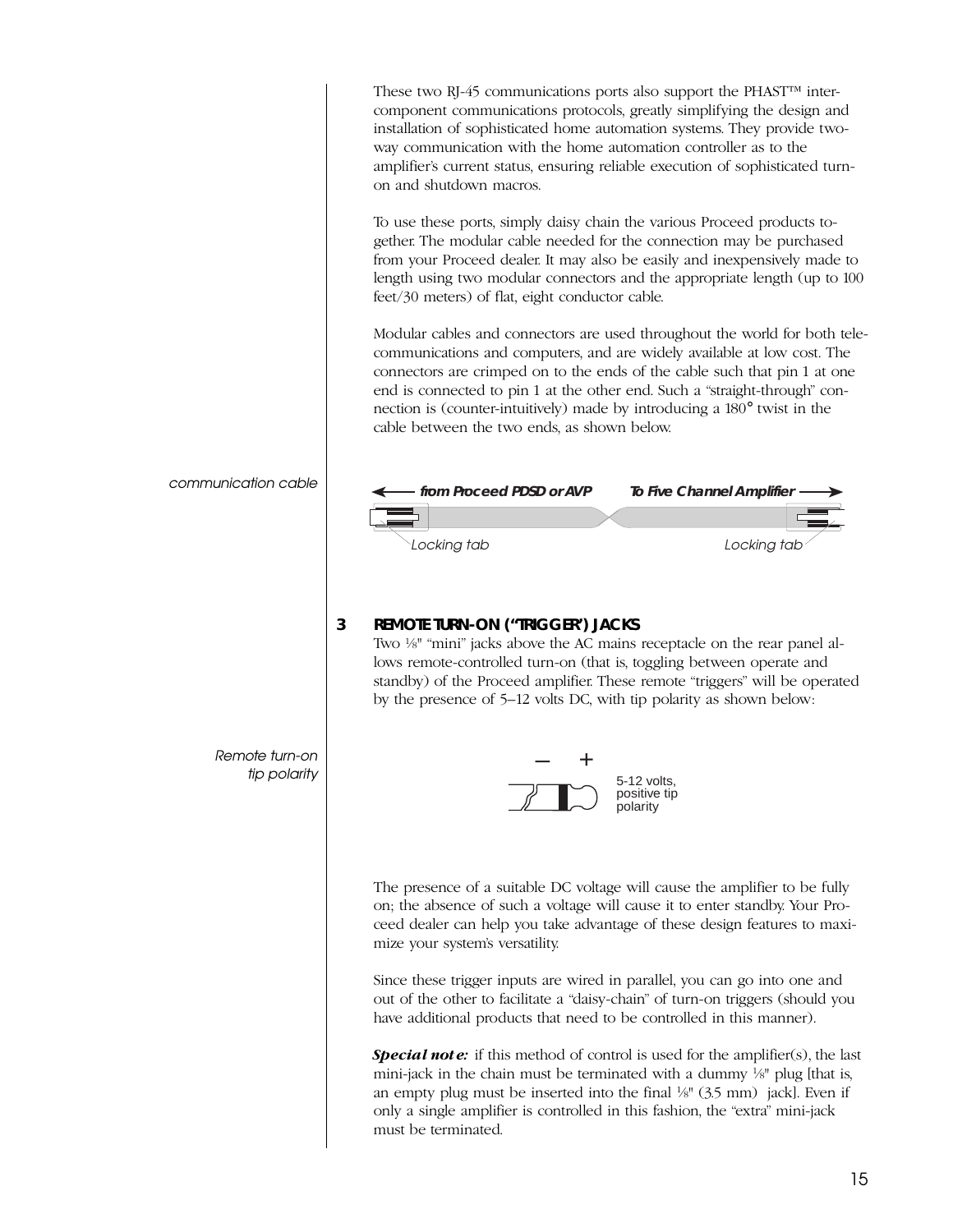If you are not using these turn-on inputs, you may leave them both empty of any plugs.

#### **4 BALANCED AUDIO INPUTS**

Accepts signals from preamplifiers with balanced outputs via high quality XLR connectors.

The pin assignments of these XLR-type female input connectors are:



Pin 1: Signal ground Pin 2: Signal **+** (non-inverting) Pin 3: Signal – (inverting) Connector ground lug: chassis ground

These pin assignments are consistent with the standards adopted by the Audio Engineering Society. Refer to the operating manual of your balancedoutput preamplifier to verify that the pin assignments of its output connectors correspond to your Proceed amplifier. If not, wire the cables so that the appropriate output pin connects to the equivalent input pin.

If you are planning to use balanced connections between your preamplifier and any particular channel of the amplifier, select the balanced input by sliding the **input select switch** (see Item 5, below) toward the XLR input. Then connect the balanced outputs of your preamplifier to the corresponding balanced inputs on the amplifier using high quality cables such as CZ Gel-1.

#### **5 INPUT SELECT SWITCH**

This small switch is found between the balanced XLR input and the singleended RCA input on each channel of the amplifier. Use it to select which of the two inputs you plan to use.

The input select switch disables the unselected input in order to avoid any pickup of stray noise from what would otherwise be an open input. It also causes the effective gain of that channel to be adjusted (either 23 dB balanced or 29 dB single-ended, to compensate for the 6 dB difference in signal level in these two connection standards). Should you use your amplifier in a home theater system, this adjustment allows you to use any combination of balanced and single-ended connections without having to worry about going outside the adjustment range of your surround decoder's output calibration circuitry.

#### **6 SINGLE-ENDED INPUTS**

Accepts signals from preamp/controllers with single-ended outputs via high quality RCA connectors.

If you are planning to use single-ended connections between your preamplifier and any particular channel of the amplifier, select the single-ended input by sliding the **input select switch** (see Item 5) toward the RCA input. Then connect the single-ended outputs of your preamplifier to the corresponding single-ended inputs on the amplifier, using high quality cable such as CZ Gel-2.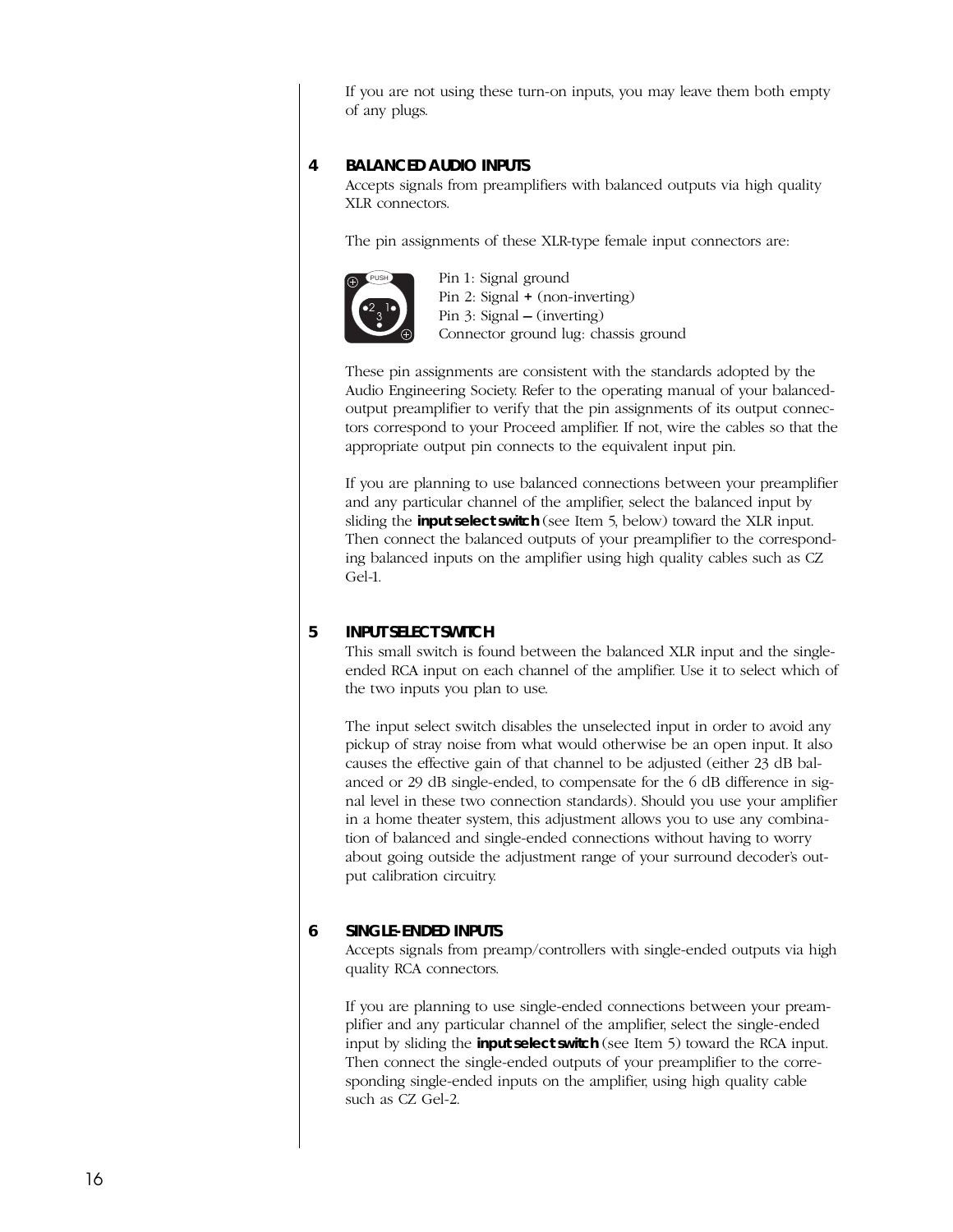#### **7 SPEAKER OUTPUTS & BINDING POSTS**

The Proceed amplifier is equipped with gold-plated, high-current binding posts for output termination to a loudspeaker system. To take full advantage of the AMP's sonic quality, we recommend using high-quality speaker cable; see your Proceed dealer.

<span id="page-16-0"></span>

**Caution! NEVER connect the amplifier output terminals to any device other than a loudspeaker. NEVER short-circuit the amplifier's output terminals.**

> There are two recommended methods for connecting speaker cables to the amplifier. A high-quality spade lug or hook lug, soldered to the cable (or crimped with extremely high pressure), is best.



For each channel in turn, connect the left-channel **–** (negative or black) output post of the amplifier to the **–** (negative or black) input terminal of the appropriate loudspeaker.

Then connect the **+** (positive or red) output post of the amplifier to the **+** (positive or red) input terminal of the appropriate loudspeaker.

Repeat this procedure for all remaining channels.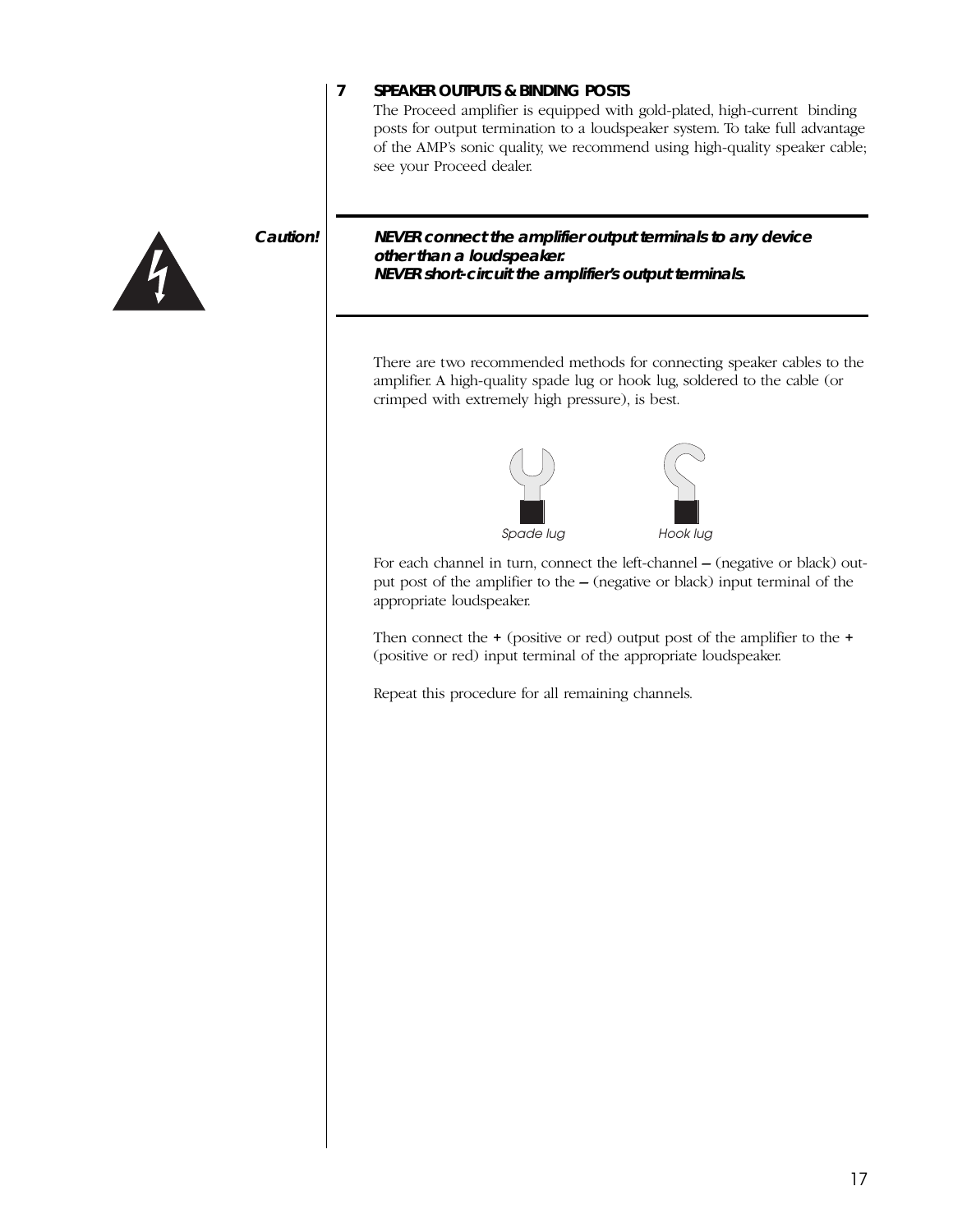## **Bridged Operation**

<span id="page-17-0"></span>

| Your Proceed amplifier has been designed to be extremely versatile. Should your<br>needs change or grow over time, you may wish to add additional power by one<br>of two means: Bridging, or Biamping. We will discuss bridged operation first.                                                                                                                                                                                                                                                                                                                                                                                                                                                                                |
|--------------------------------------------------------------------------------------------------------------------------------------------------------------------------------------------------------------------------------------------------------------------------------------------------------------------------------------------------------------------------------------------------------------------------------------------------------------------------------------------------------------------------------------------------------------------------------------------------------------------------------------------------------------------------------------------------------------------------------|
| Bridging refers to the act of reconfiguring the circuitry in two channels of your<br>amplifier to act as though it were a single, much larger amplifier. (Of course, this<br>reduces the number of available channels; you may need more amplifiers to<br>make up the difference.)                                                                                                                                                                                                                                                                                                                                                                                                                                             |
| Bridging is accomplished by sending a normal signal to one channel and an <i>in</i> -<br>verted signal to the other. In this configuration, one channel will always be "push-<br>ing" when the other is "pulling." By connecting the loudspeaker leads across the<br>left and right red output terminals, the amplifier can now deliver twice the nor-<br>mal voltage to the loudspeaker. Working together this way, the two amplifier chan-<br>nels can deliver about <i>four times</i> the power to a speaker that a single channel<br>could deliver on its own.                                                                                                                                                             |
| Bridged operation is particularly beneficial with low sensitivity, high-impedance<br>loudspeakers ( $8\Omega$ or higher) that have a greater need for voltage than for current.<br>It is not recommended for low-impedance loudspeakers, as the speaker's imped-<br>ance is "split" by the two halves of the amplifier. Thus the bridged amplifier "sees"<br>a 2 $\Omega$ load when connected to a 4 $\Omega$ loudspeaker. Delivery of high power into<br>such a low impedance creates a great deal of heat that needs to be dissipated.<br>(Of course, your amplifier is protected against overheating, but having an ampli-<br>fier shut itself down even temporarily can put a damper on the evening's enter-<br>tainment.) |
| If your preamplifier has balanced outputs, you should use them. For this discus-<br>sion, we will assume that you are using a Madrigal Balanced Bridging Kit for<br>each channel to be bridged. (Alternatively, you may have custom cables built us-<br>ing your preferred wire and connectors, being careful to follow the wiring dia-<br>gram below.)                                                                                                                                                                                                                                                                                                                                                                        |
|                                                                                                                                                                                                                                                                                                                                                                                                                                                                                                                                                                                                                                                                                                                                |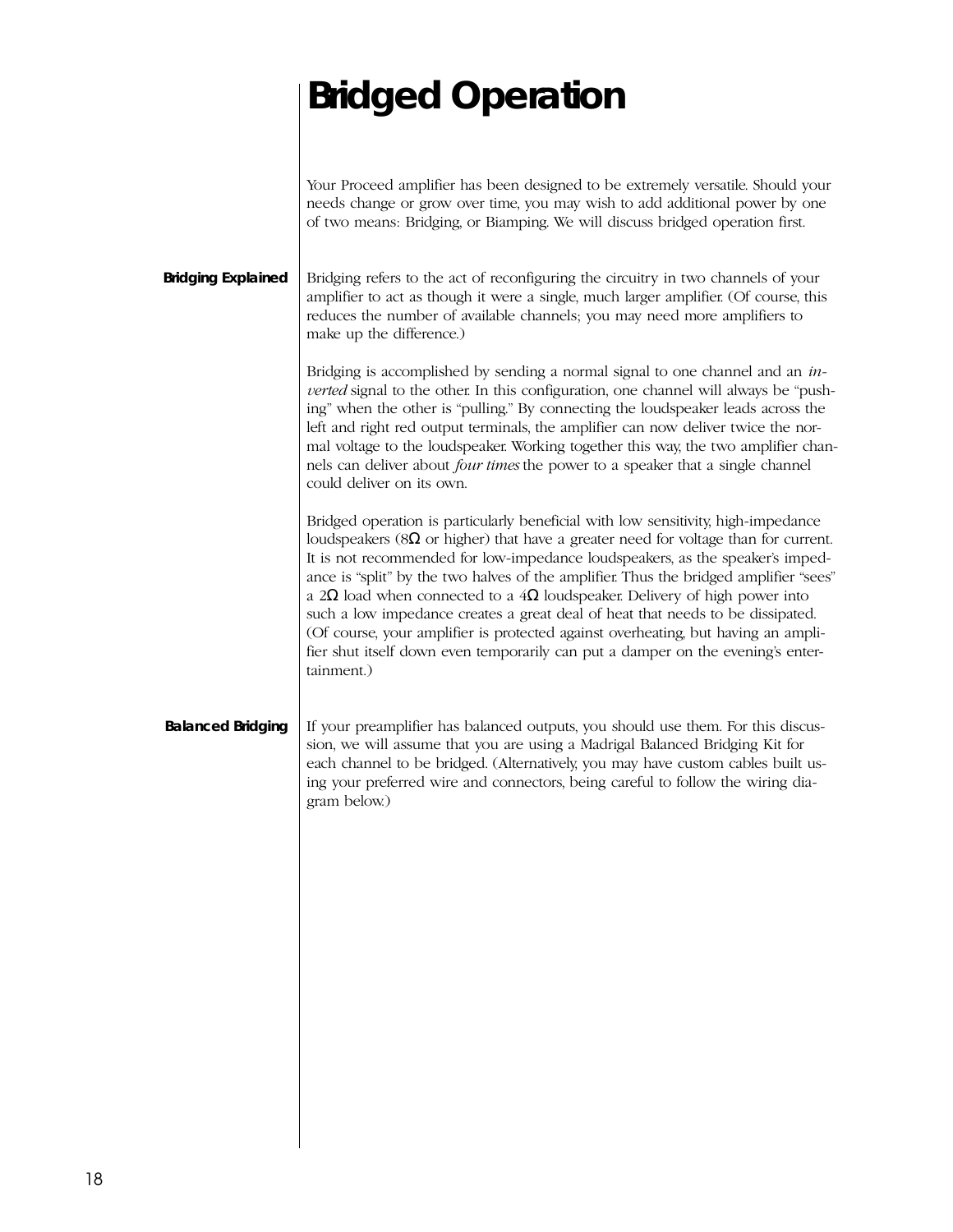Balanced Bridging Kit 2 1 3 1 2 3 1 2 Female XLR Input<br>Pin 1: signal ground<br>Pin 2: signal + (non-inverting)<br>Pin 3: signal – (inverting) **Male XLR Output (normal)** Pin 1: signal ground Pin 2: signal + (non-inverting) Pin 3: signal – (inverting) **Male XLR Output (inverted)** Pin 1: not used (floated) Pin 2: signal – (inverting) Pin 3: signal + (non-inverting) **Balanced Bridging Input Adapter** (pin configuration) **Bridging Output Adapter**<br>(not drawn to scale) (shield not connected) The "normal" leg of the Madrigal Balanced Bridging Input Adapter will be marked with a red stripe to indicate positive polarity, and the inverted leg will be marked with a black stripe to indicate inverted polarity (corresponding to the red and black terminals of your loudspeaker). The Balanced Bridging Output Adapter is simply a heavy-gauge copper bar (silver- and gold-plated) used to strap two of the output ground terminals together. This establishes a common reference for the amplifier and completes the circuit that includes the loudspeakers. **Important! Do not attempt to operate your amplifier in a bridged mode without first strapping the black output terminals together. Failure to establish a common ground reference between the two channels can damage your amplifier by forcing significant currents to flow where they do not belong!** To bridge your amplifier using a balanced input signal, follow these steps: **1 DISCONNECT YOUR AMPLIFIER FROM EVERYTHING** Start with your amplifier totally disconnected from inputs, outputs, and AC power. It is always best to power down an amplifier before changing connections; here you are also changing its basic configuration, making this step essential. **2 CONNECT THE BALANCED BRIDGING INPUT ADAPTER TO THE INPUTS** Connect the two male XLRs to two adjacent inputs on your amplifier, noting which XLR is marked red and which is black. The channel with the red, normal input will later be connected to the red, positive terminal of your loudspeaker. Don't forget to choose the balanced input on each channel us-

ing the switch located between the XLR and the RCA connectors.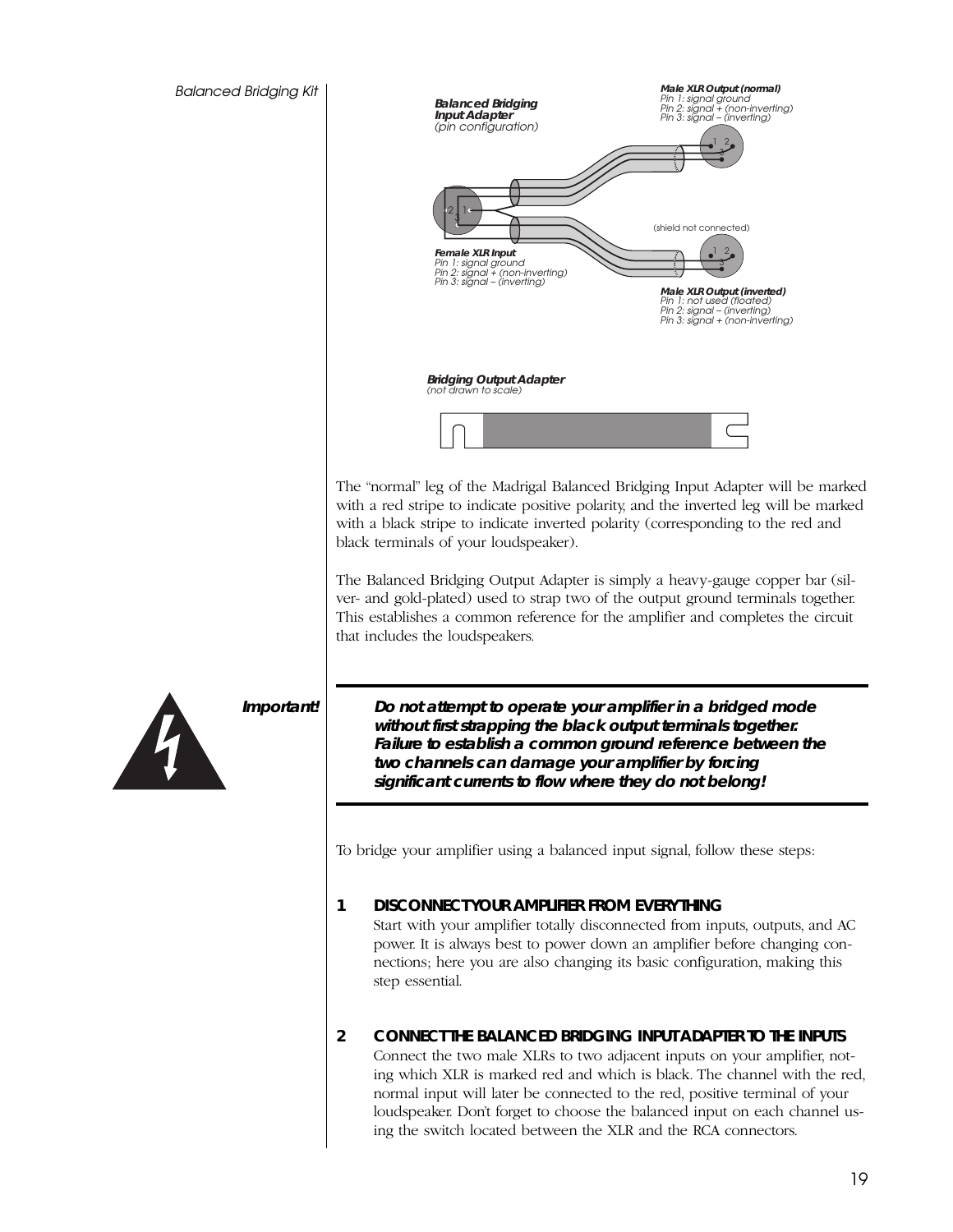#### <span id="page-19-0"></span>**3 CONNECT THE BALANCED BRIDGING OUTPUT ADAPTER TO THE TWO BLACK OUTPUT TERMINALS**

Connect one end of the Balanced Bridging Output Adapter to a black output terminal on one of the two channels to be bridged together, and then connect the other end of the Output Adapter to a black output terminal on the other channel. Make sure these connections are snug and secure. (If you need to use two channels of a different spacing—for example, two center channel in different amplifiers—you can use a heavy gauge speaker wire for this purpose.)

#### **4 CONNECT YOUR LOUDSPEAKER WIRE ACROSS TWO RED OUTPUT TERMI-NALS, ONE TO EACH OF THE TWO CHANNELS BEING BRIDGED** Please read the following carefully:

Connect the positive/+/red binding post of your loudspeaker to the red output terminal associated with the red (normal) side of the Input Adapter.

Connect the negative/–/black binding post of your loudspeaker to the *red* output terminal on the other side of the amplifier, the one associated with the black (inverted) side of the Input Adapter.

Following this connection convention preserves the polarity of the signal sent to the loudspeaker. In practice, the most important thing is to be consistent throughout the system, as inconsistency will result in out-of-phase loudspeakers. In turn, this results in unstable imaging and poor bass reproduction. (The effect is not dangerous, but neither is it desirable.)

#### **5 CONNECT ONE OUTPUT CHANNEL OF YOUR PREAMPLIFIER TO THE IN-PUT OF YOUR BRIDGED AMPLIFIER**

The female XLR at the junction of the Balanced Bridging Input Adapter is now the *single* input to this *bridged* pair of amplifier channels.

#### **6 POWER UP YOUR AMPLIFIER**

Plug the amplifier back into the AC mains; press the **power** button to turn on the amplifier.

#### **7 REPEAT THIS PROCESS WITH YOUR OTHER AMPLIFIER(S)**

**Single-Ended Bridging** | If your preamplifier has only single-ended (RCA) outputs, a few details of bridged operation will differ from the discussion above, all pertaining to the connection of the preamp to the bridged amplifiers. For this discussion, we will assume that you are using a Madrigal Single-Ended Bridging Kit for each channel to be bridged. (Alternatively, you may have custom cables built using your preferred wire and connectors, being careful to follow the wiring diagram below.)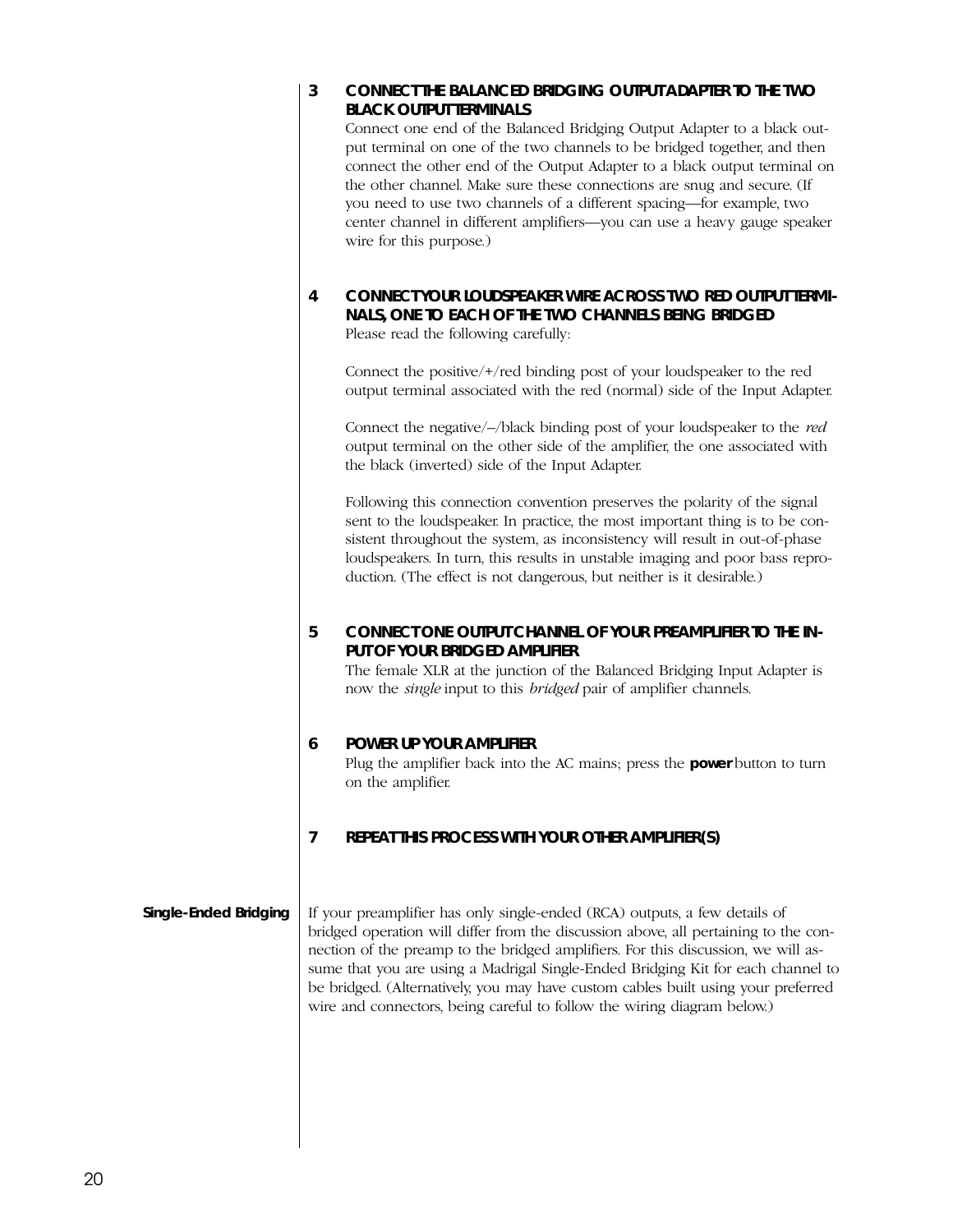Single-Ended Bridging Kit



The "normal" leg of the Madrigal Single-Ended Bridging Input Adapter will be marked with a red stripe to indicate positive polarity, and the inverted leg will be marked with a black stripe to indicate inverted polarity (corresponding to the red and black terminals of your loudspeaker).

The Balanced Bridging Output Adapter is simply a heavy-gauge copper bar (silver- and gold-plated) used to strap two of the output ground terminals together. This establishes a common reference for the amplifier and completes the circuit that includes the loudspeakers.



**Important! Do not attempt to operate your amplifier in a bridged mode without first strapping the black output terminals together. Failure to establish a common ground reference between the two channels can damage your amplifier by forcing significant currents to flow where they do not belong!**

> To bridge your Proceed amplifier using a single-ended (RCA) input signal, follow these steps:

#### **1 DISCONNECT YOUR AMPLIFIER FROM EVERYTHING**

Start with your amplifier totally disconnected from inputs, outputs, and AC power. It is always best to power down an amplifier before changing connections; here you are changing its basic configuration, making it essential.

#### **2 CONNECT THE SINGLE-ENDED BRIDGING INPUT ADAPTER TO THE AMP'S INPUTS**

Connect the two male XLRs to two inputs of your amplifier, noting which XLR is marked red and which is black. The channel with the red, normal input will later be connected to the red, positive terminal of your loudspeaker.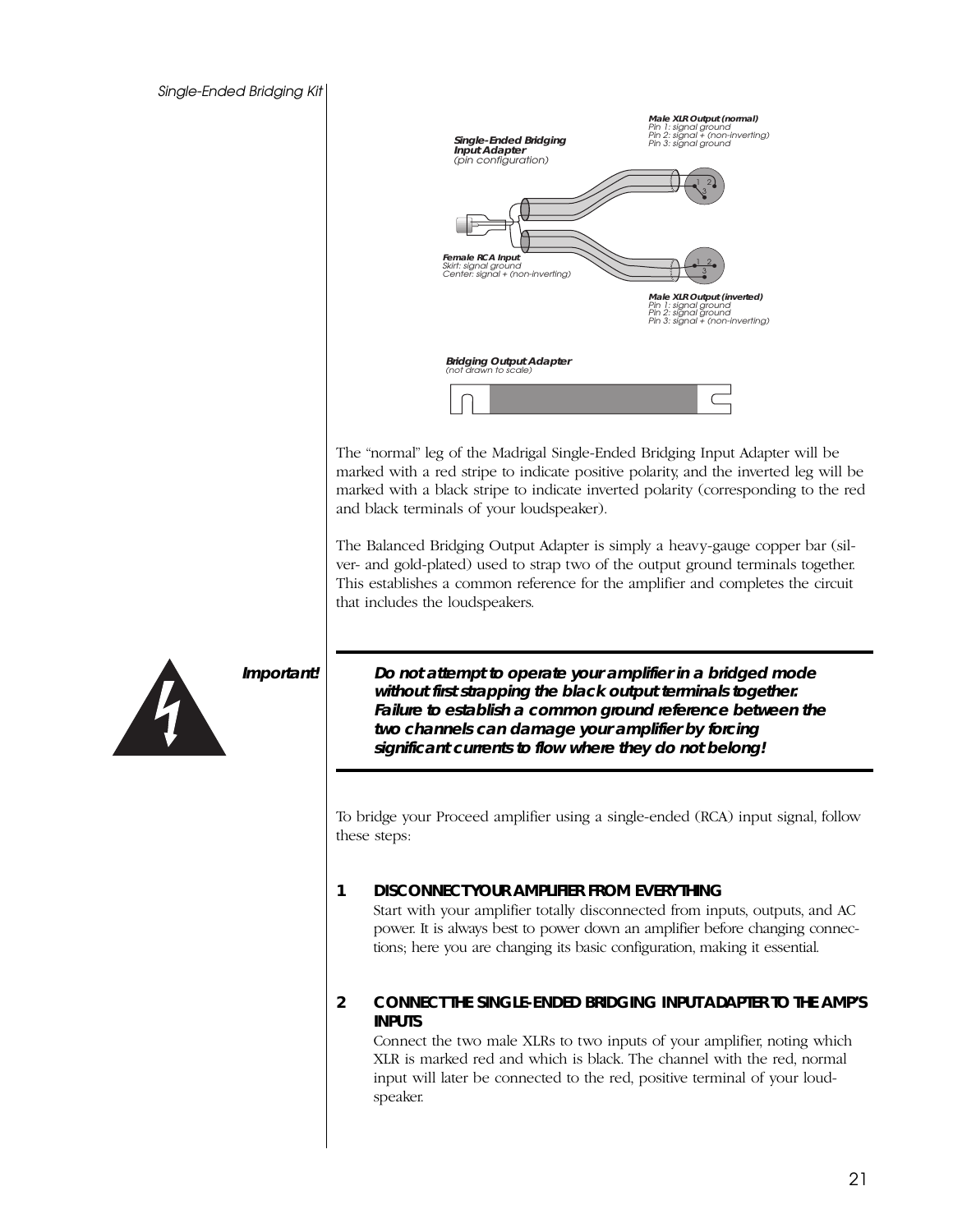#### <span id="page-21-0"></span>**3 CONNECT THE SINGLE-ENDED BRIDGING OUTPUT ADAPTER TO TWO SIDE-BY-SIDE BLACK OUTPUT TERMINALS**

Connect one end of the Balanced Bridging Output Adapter to a black output terminal on one side of the amplifier, and then connect the other end to a black output terminal on the other side of the amplifier. (The two connections should be side-by-side rather than one above the other.) Make sure these connection are snug and secure.

#### **4 CONNECT YOUR LOUDSPEAKER WIRE ACROSS TWO SIDE-BY-SIDE, RED OUTPUT TERMINALS**

Please read the following carefully:

Connect the positive/+/red binding post of your loudspeaker to the red output terminal associated with the red (normal) side of the Input Adapter.

 Connect the negative/–/black binding post of your loudspeaker to the red output terminal on the other side of the amplifier, the one associated with the black (inverted) side of the Input Adapter.

Following this connection convention preserves the polarity of the signal sent to the loudspeaker. In practice, the most important thing is to be consistent throughout the system, as inconsistency will result in out-of-phase loudspeakers. In turn, this results in unstable imaging and poor bass reproduction. (The effect is not dangerous, but neither is it subtle.)

#### **5 CONNECT ONE OUTPUT CHANNEL OF YOUR PREAMPLIFIER TO THE IN-PUT OF YOUR BRIDGED AMPLIFIER**

The female RCA at the junction of the Single-Ended Bridging Input Adapter is now the *single* input to this *bridged* amplifier.

#### **6 REPEAT AS NEEDED FOR OTHER CHANNELS**

#### **7 POWER UP YOUR AMPLIFIER**

Plug the amplifier back into the AC mains; engage the **power** button, followed a few seconds later by pressing **standby** to turn on the amplifier.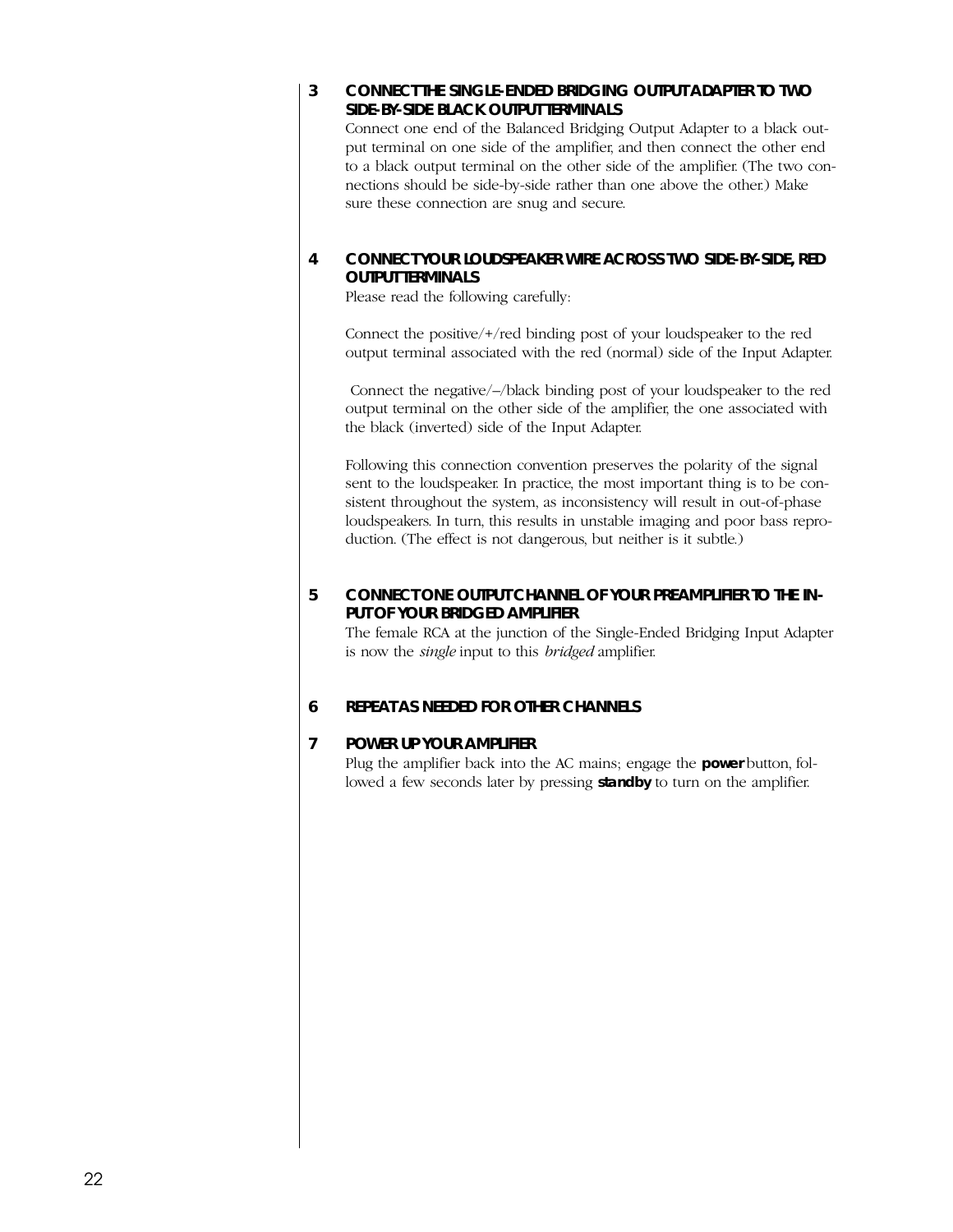### <span id="page-22-0"></span>**Biamplification**

In contrast to bridged operation (wherein two amplifier channels are "fooled" into behaving as a single, larger channel), biamplification makes use of two channels to drive *different portions* of a single loudspeaker. As with bridging, it offers a modular way of increasing the overall performance of your system (if your loudspeakers support biamplification).

Since each channel of the amplifier is delivering current into its load only over a limited range of frequencies (typically bass *vs.* mids and treble), several forms of distortion may be reduced as compared to each channel handling the full range of musical information. For this reason, many loudspeaker companies are designing their products to include multiple speaker inputs (since using multiple amplifiers improves the performance of their products as well). Another common use of biamplification involves adding a subwoofer (along with an appropriate electronic crossover) to supplement and/or improve the deep bass performance of your system.

Always refer to the specific directions provided by your loudspeaker manufacturer prior to setting up a biamplified speaker system. Any instructions contained herein cannot be substituted for those that are specific to the loudspeaker in question. In general, however, biamping is done in one of two ways: *active* biamplification, or *passive* biamplification.

Active biamping refers to the presence of an "active" electronic crossover that divides the music into two (or sometimes more) bands of frequencies. These are then forwarded to separate power amplifiers, and sent on directly to the appropriate drivers in the speakers. The most common application of this approach is the use of a subwoofer crossover to separate the deep bass (below, say, 80 Hz) from the rest of the program material. It is then amplified separately and sent to a dedicated subwoofer designed to handle those extremely low frequencies.

Apart from adding a subwoofer, the next most common form of biamping (called *passive* biamplification) involves merely using a conventional "Y-adapter" (either balanced or single-ended) to provide a full range signal to two channels.



The outputs of these two channels are then connected to two sets of binding posts on each loudspeaker. (See below.) The loudspeaker's internal crossover continues to divide the frequencies appropriately among the various drivers.

To facilitate biamping, all Proceed power amplifiers have the same voltage gain and input sensitivity. Because of this fact, you should not have to concern yourself with adjusting the relative volumes of the bass and treble sections of your loudspeakers—if they sounded good with a single amplifier, they should sound better when biamplified.

Balanced Y-adapter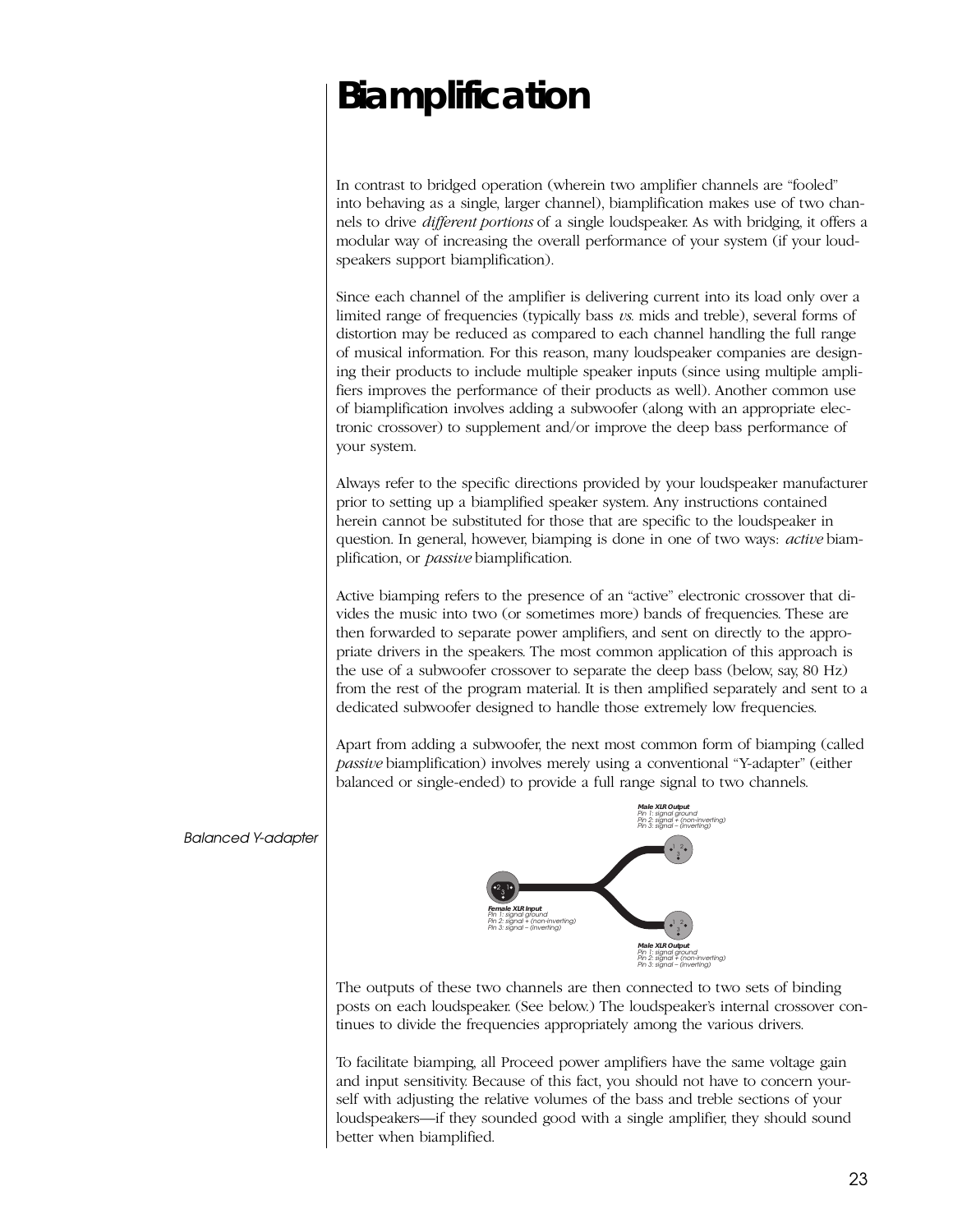### <span id="page-23-0"></span>**Care & Maintenance**

To remove dust from the cabinet of your amplifier, use a feather duster or a lintfree soft cloth. To remove dirt and fingerprints, we recommend isopropyl alcohol and a soft cloth. Dampen the cloth with alcohol first and then lightly clean the surface of the amplifier with the cloth. Do not use excessive amounts of alcohol that might drip off the cloth and into the amplifier.



 **Caution! At no time should liquid cleaners be applied directly to the amplifier, as direct application of liquids may result in damage to electronic components within the unit.**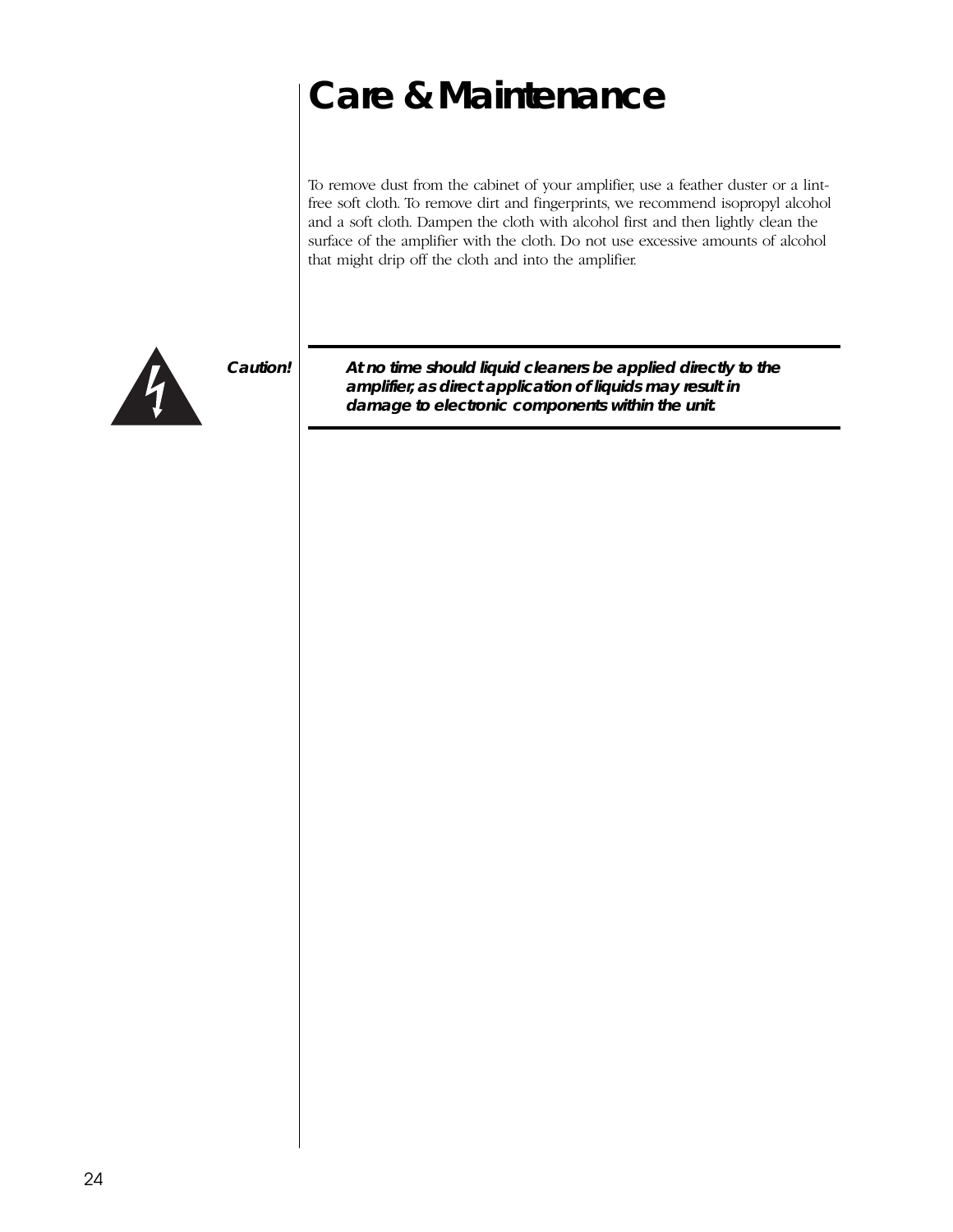# **U.S. and Canadian Warranty**

<span id="page-24-0"></span>

| 90-Day Limited Warranty     | This Proceed® product is warranted to be free from defects in material and work-<br>manship under normal use for a period of ninety (90) days from the date of pur-<br>chase. To extend the warranty of this Proceed product, return the warranty registra-<br>tion card along with a copy of the original receipt of purchase to Madrigal Audio<br>Laboratories, Inc., P. O. Box 781, Middletown, CT 06457.                                                                                                                                                                  |
|-----------------------------|-------------------------------------------------------------------------------------------------------------------------------------------------------------------------------------------------------------------------------------------------------------------------------------------------------------------------------------------------------------------------------------------------------------------------------------------------------------------------------------------------------------------------------------------------------------------------------|
| Five Year Extended Warranty | The <b>extended warranty</b> for this Proceed product is $five(5)$ years from the date of<br>purchase. During the warranty period, any Proceed component exhibiting defects<br>in materials and/or workmanship will be repaired or replaced, at our option,<br>without charge for either parts or labor, at our factory. The warranty will not apply<br>to any Proceed component that has been misused, abused or altered.                                                                                                                                                    |
|                             | Any Proceed component not performing satisfactorily may be returned to the fac-<br>tory for evaluation. Return authorization must first be obtained by either calling<br>or writing the factory prior to shipping the component. The factory will pay for<br>return shipping charges only in the event that the component is found to be de-<br>fective as above mentioned. There are other stipulations that may apply to ship-<br>ping charges.                                                                                                                             |
|                             | There is no other express warranty on this component. Neither this warranty nor<br>any other warranty, express or implied, including any implied warranties of mer-<br>chantability or fitness, shall extend beyond the warranty period. No responsibility<br>is assumed for any incidental or consequential damages. Some states do not al-<br>low limitations on how long an implied warranty lasts and other states do not<br>allow the exclusion or limitation of incidental or consequential damages, so that<br>the above limitation or exclusion may not apply to you. |
|                             | This warranty gives you specific legal rights, and you may also have other rights<br>which vary from state to state. This warranty is applicable in the United States and<br>Canada only. Outside of the U.S. and Canada, please contact your local, autho-<br>rized Proceed distributor for warranty and service information.                                                                                                                                                                                                                                                |
|                             |                                                                                                                                                                                                                                                                                                                                                                                                                                                                                                                                                                               |
|                             |                                                                                                                                                                                                                                                                                                                                                                                                                                                                                                                                                                               |
|                             |                                                                                                                                                                                                                                                                                                                                                                                                                                                                                                                                                                               |
|                             |                                                                                                                                                                                                                                                                                                                                                                                                                                                                                                                                                                               |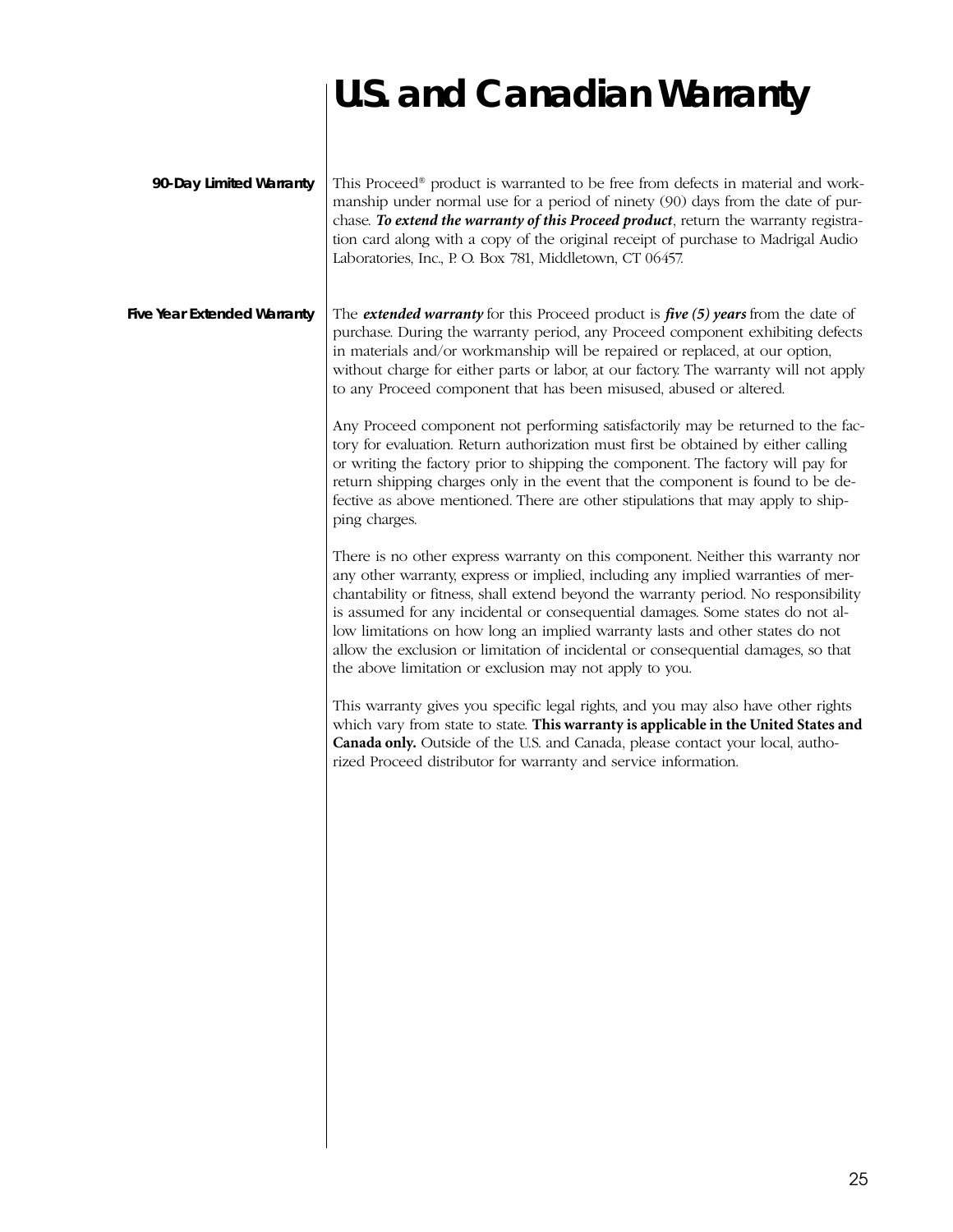### <span id="page-25-0"></span>**Obtaining Service**

We take great pride in our dealers. Experience, dedication, and integrity make these professionals ideally suited to assist with our customers' service needs.

If your Proceed component must be serviced, please contact your dealer. Your dealer will then decide whether the problem can be remedied locally, or whether to contact Madrigal for further service information or parts, or to obtain a Return Authorization. The Madrigal Technical Services Department works closely with your dealer to solve your service needs expediently.



**Important! Return authorization must be obtained from Madrigal's Technical Services Department BEFORE a unit is shipped for service.**

> It is extremely important that information about a problem be explicit and complete. A specific, comprehensive description of the problem helps your dealer and the Madrigal Technical Services Department locate and repair the difficulty as quickly as possible.

A copy of the original bill of sale will serve to verify warranty status. Please include it with the unit when it is brought in for warranty service.



**Warning! All returned units must be properly packaged (preferably in their original packing material), and the proper return authorization numbers must be marked on the outer carton for identification. If the packaging to protect the unit is, in our opinion or that of our dealer, inadequate to protect the unit, we reserve the right to repackage it for return shipment at the owner's expense. Neither Madrigal nor your dealer can be responsible for shipping damage due to improper (that is, non-original) packaging.**

> Your dealer can order a new set of shipping materials for you if you need to ship your component and no longer have the original materials. There will be a charge for this service. We *strongly* recommend saving all packing materials in case you need to ship your unit some day.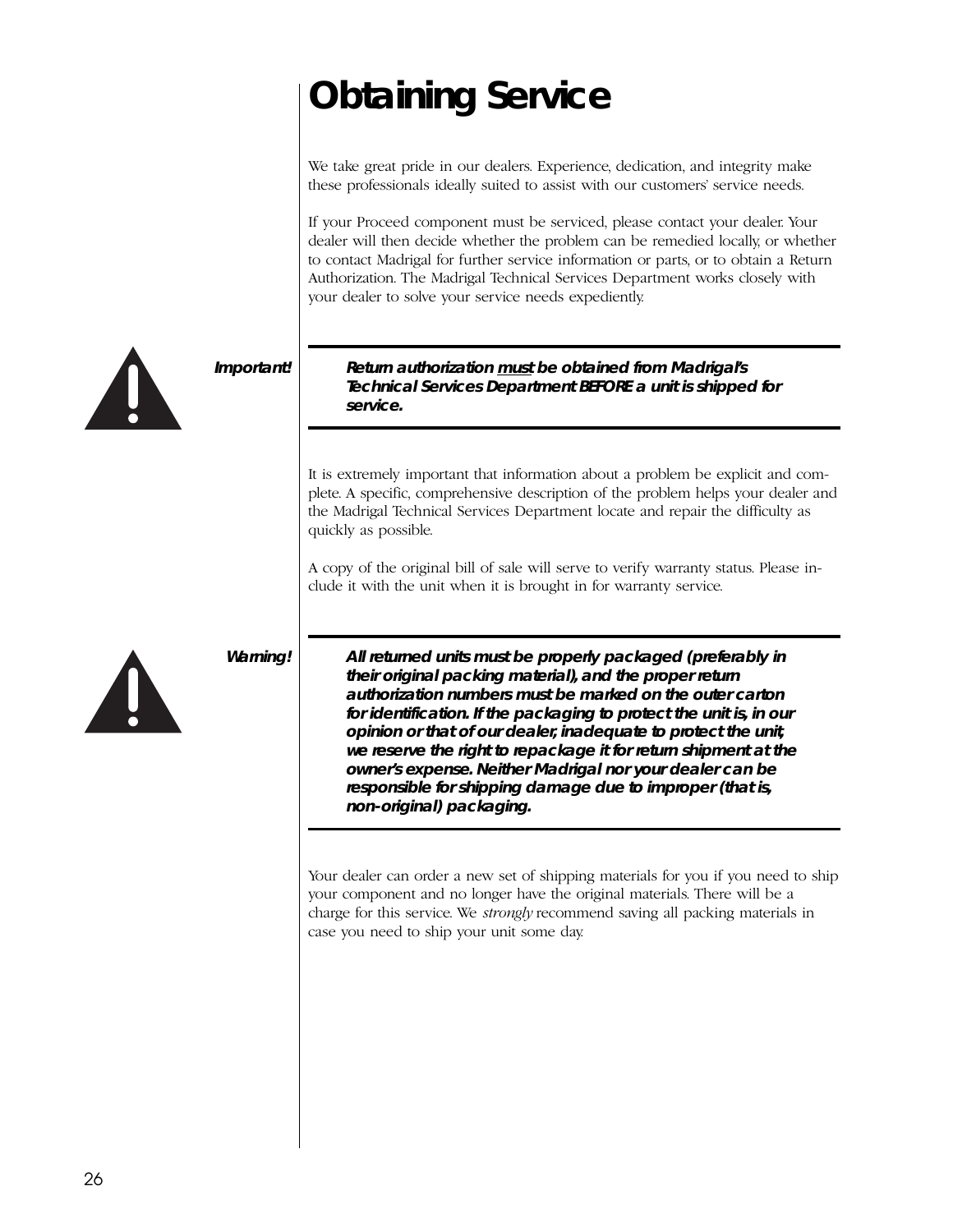### <span id="page-26-0"></span>**Specifications**

*The correlation between published specifications and performance is unreliable. A list of numbers reveals virtually nothing. All technical measurements must be subject to qualitative as well as quantitative interpretation. Measurements of the Proceed amplifier yield excellent results by any standards. However, only those specifications that apply to its actual operation are included here. All specifications are subject to change at any time, in order to improve the product.*

| Rated power output:                   | 125 w/ch rms @ $8\Omega$ , all channels driven,              |
|---------------------------------------|--------------------------------------------------------------|
|                                       | 20 Hz–20 kHz with no more than 0.1% THD                      |
|                                       | 250 w/ch into $4\Omega$                                      |
| Frequency response:                   | within 0.15 dB from 20 Hz to 20 kHz                          |
| Signal to Noise ratio (main outputs): | better than $-80$ dB (ref. 1 w)                              |
| Input impedance:                      | $100k\Omega$ (balanced)                                      |
|                                       | $10k\Omega$ (single-ended)                                   |
| Voltage gain:                         | 23 dB (balanced)                                             |
|                                       | 29 dB (single-ended)                                         |
| Input sensitivity:                    | 2.24 V for full rated output (balanced)                      |
|                                       | 1.12 V for full rated output (single-ended)                  |
| Power consumption:                    | less than 150 W in standby                                   |
|                                       | less than 250 W when fully on and at idle                    |
| Mains voltage:                        | determined by the needs of country for which                 |
|                                       | the unit was manufactured; cannot be reset by dealer or user |
| Overall dimensions:                   | See "Dimensions"                                             |
| Shipping weight:                      | 119 lbs. (54 kg)                                             |
| <b>Connector Complement:</b>          | two binding posts per channel                                |
|                                       | one 3-pin XLR balanced input connector per channel           |
|                                       | one RCA input connector per channel                          |
|                                       | two 1/8" mini-jacks for remote turn-on and loop-through      |
|                                       | two RJ-45 modular connectors for PHAST™ communications       |
|                                       | one IEC AC mains connector                                   |
| Output impedance:                     | less than $0.05\Omega$ , 20 Hz - 20 kHz                      |

For more information, see your Proceed dealer, or contact:

#### *Madrigal Audio Laboratories, Inc.*

*P.O. Box 781 2081 South Main Street (Route 17) Middletown, Connecticut 06457 USA Telephone (860) 346-0896 FAX (860) 346-1540 Internet http://www.madrigal.com/*

**Madrigal provides an owner-transferable, five year extended warranty on all Proceed products within the U. S. and Canada ONLY. Warranty and service policies outside the U. S. and Canada are set by the local, authorized distributor and are applicable in the country of purchase ONLY. Madrigal products are designed to operate at set voltages appropriate for the country of sale and may be damaged if operated at the wrong voltage.**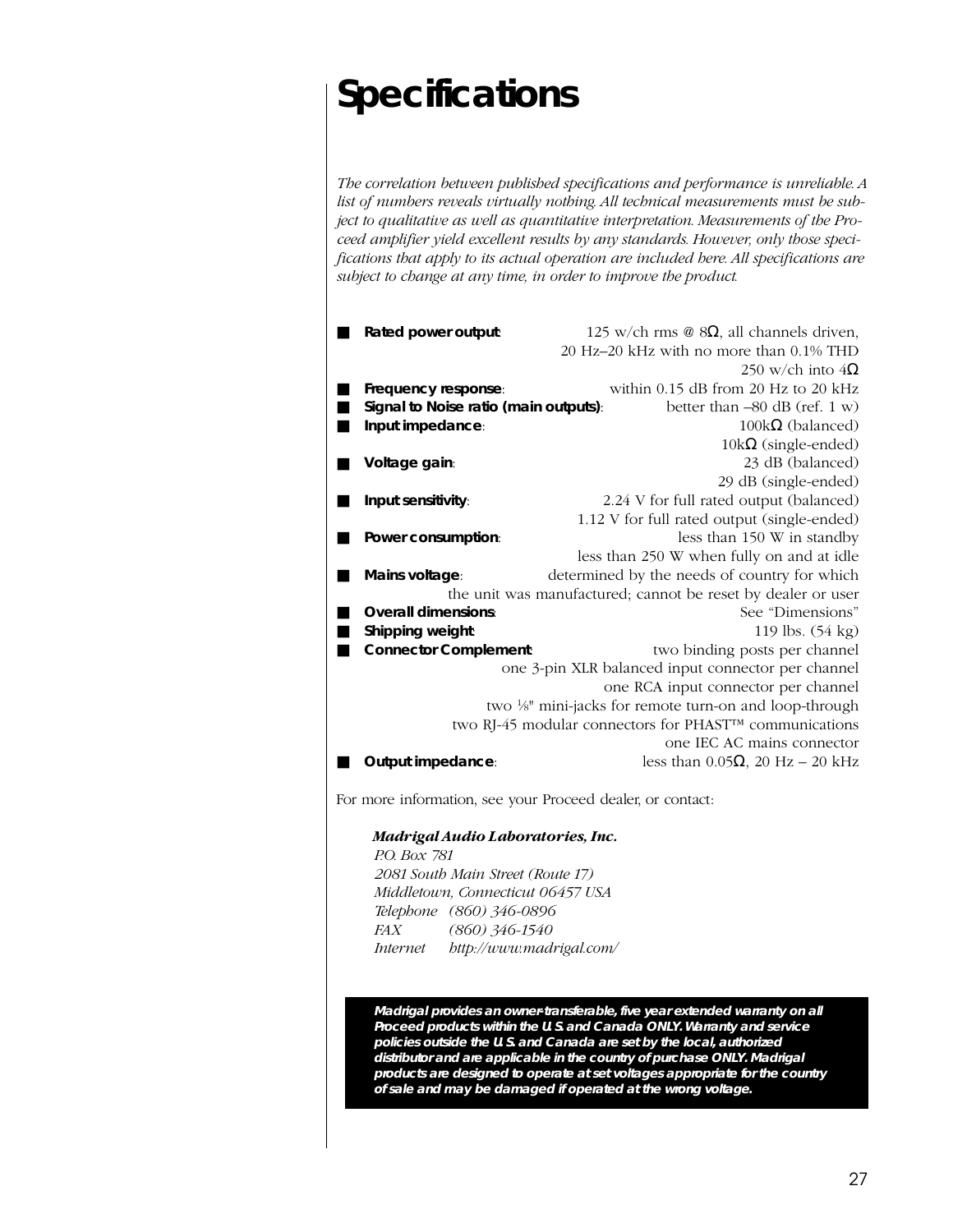### **Dimensions**

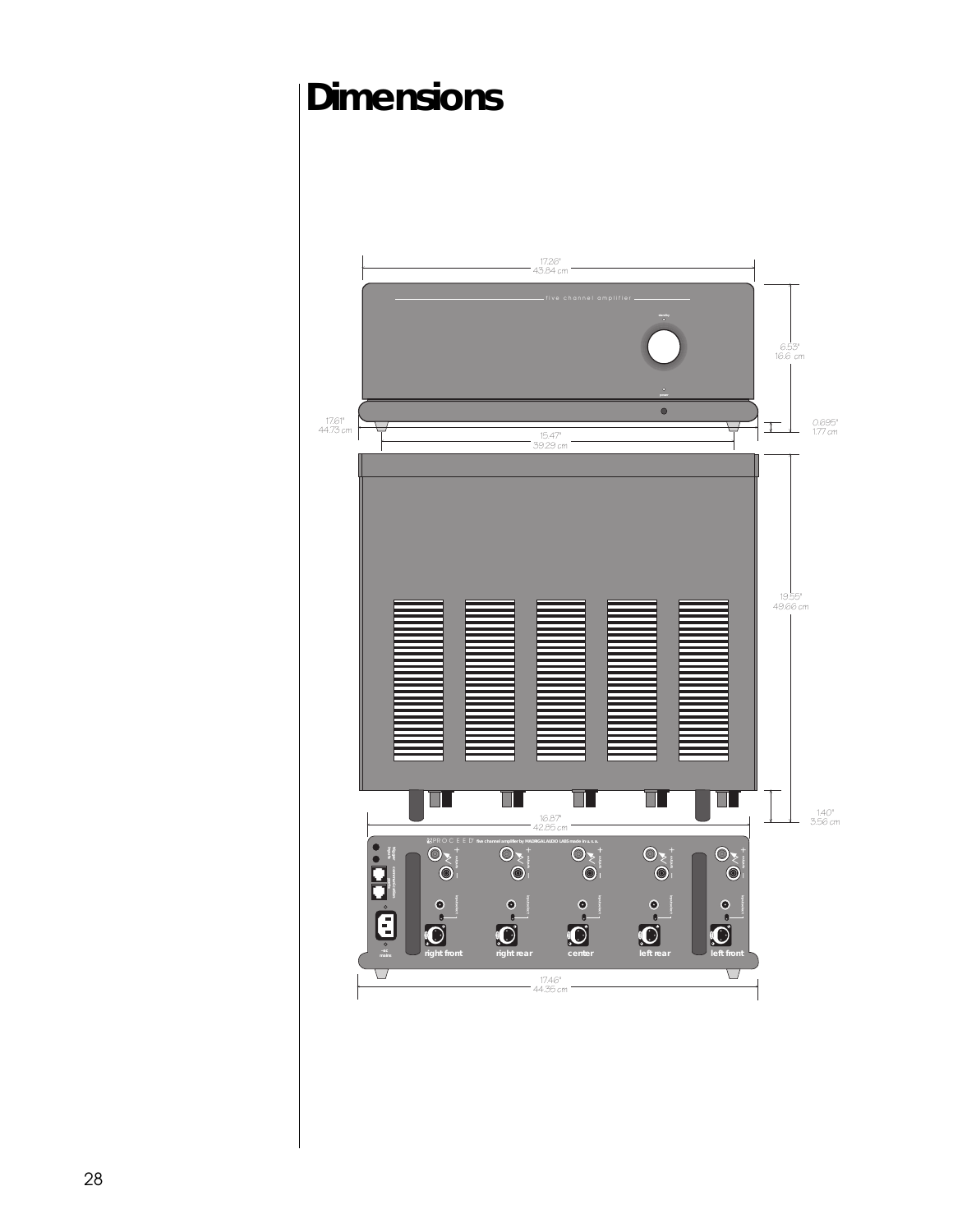### **Rack Mounting**

If you need or prefer to rack mount your amplifier, contact your Proceed dealer about the optional rack mount kit. This purpose-designed assembly provides the needed ventilation for the heatsink "chimneys" of the amplifier as well as the support required for this heavy component.

To use the rack mount kit, simply bolt the shelf securely to the rack, slide the amplifier into place, and then mount the provided trim ring around the faceplate of the amplifier (which will protrude from the rack by approximately one inch or 2.5 cm). The drawing below will help you visualize the assembly.



The mounted amplifier and rack mount kit occupies 5 standard rack units of height.